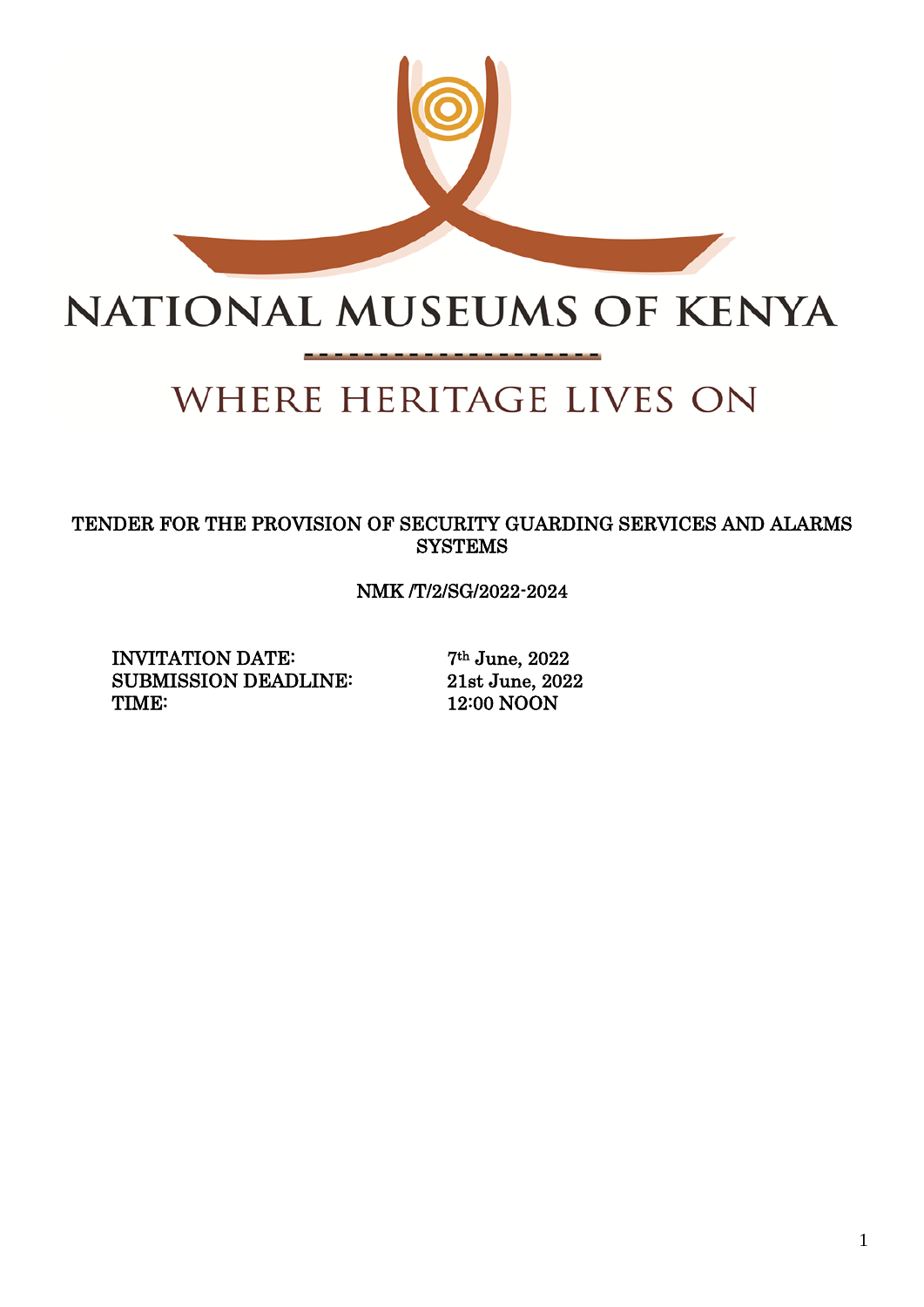# Table of Contents

| SECTION I: Invitation to Tender <b>Construction</b> 3   |    |
|---------------------------------------------------------|----|
|                                                         |    |
| SECTION III · Evaluation and Qualification Criteria  13 |    |
|                                                         | 15 |
|                                                         |    |
| SECTION VI - Confidential Business Questionnaire18      |    |
| SECTION VII - Tender Securing Declaration Form19        |    |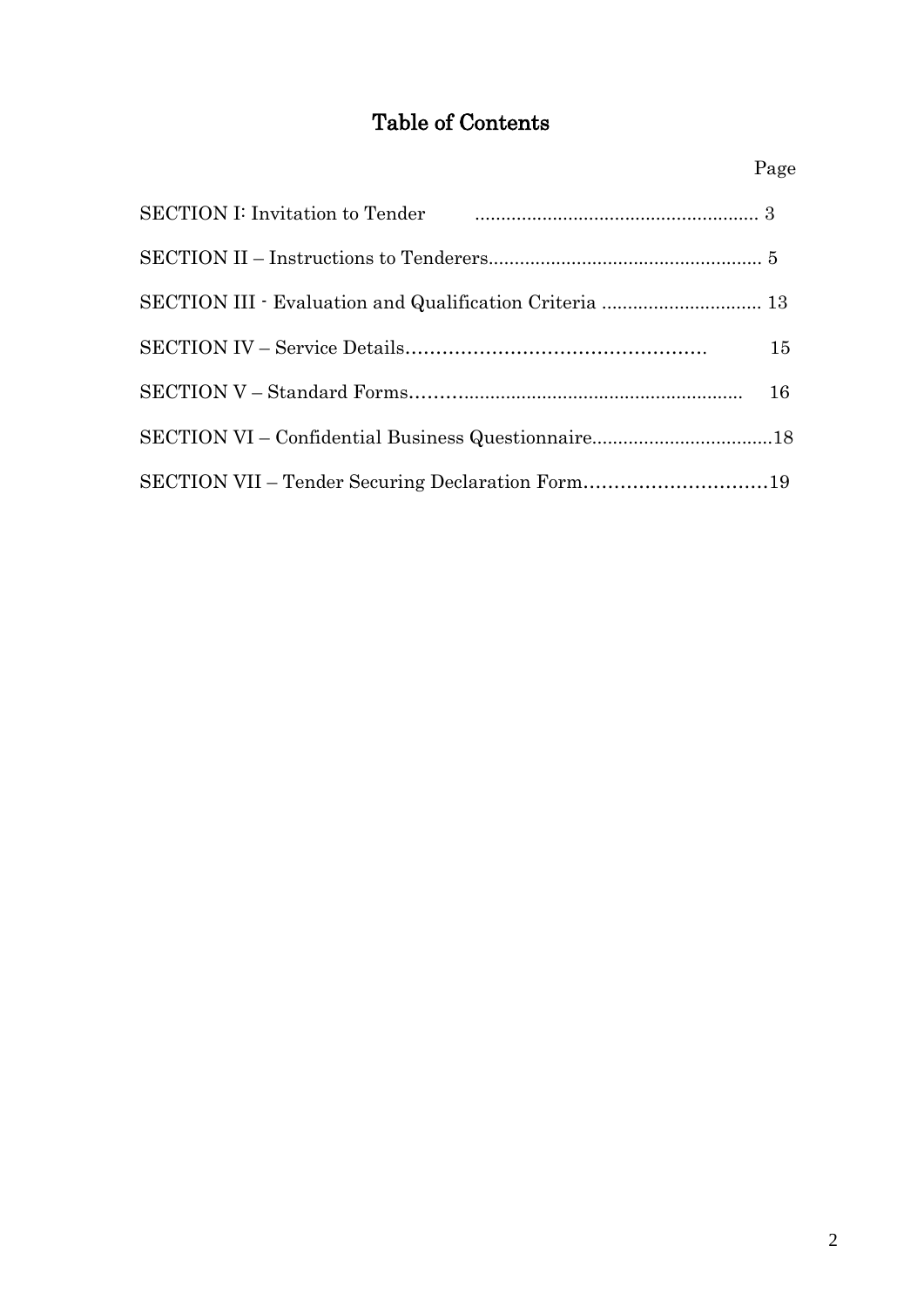# **PART I:**

# **SECTION I: INVITATION TO TENDER**

- *1.* The National Museums of Kenya (NMK) invites sealed tenders for the provision of Security Guarding Services and Alarm Systems a period of two (2) years.
- 2. Tendering will be conducted under open competitive tendering method using a standardized tender document and is open to all qualified and interested tenderers. Tenderers will be allowed to tender for one or more items.
- 3. Qualified and interested tenderers may obtain further information and inspect the Tender Documents during office hours between 0900 and 1600 hours at the Office of the Principal Procurement Officer at the National Museums of Kenya along Museum Hill. Tender documents may also be viewed and/or downloaded from the organization's website: *www.museums.or.ke.*
- 4. A complete set of tender documents may be purchased or obtained by interested tenderers upon payment of a non-refundable fee of **KES 1,000.00** in cash or Banker's Cheque and payable at the cash office, Heritage Centre, National Museums of Kenya Head Quarters. Tender document obtained electronically will be free of charge.
- 5. Tender document may be viewed and downloaded for free from the website *www.museums.or.ke*. Tenderers who download the tender document must forward their particulars immediately to Email: [procurement@museums.or.ke](mailto:procurement@museums.or.ke) to facilitate any further clarifications or addenda.
- 6. Each tender must be accompanied by a tender Security of **Kshs. 500,000.00 (five hundred thousand**) only, valid for ninety Days from the date of tender closure.
- 7. **The Tenderer shall chronologically serialize all pages of the tender documents submitted.**
- 8. Completed tenders must be returned on or before **21st June, 2022** *at 12:00 Noon (EA Time).*
- 9. The addresses referred to above are:
	- **9.1 Address for obtaining further information and for purchasing tender documents**

**Office of the Principal Procurement Officer, National Museums of Kenya, Headquarters on Museum Road, P.O Box 40658- 00100 Nairobi. Tel: +254-20-8164134, +254-20-8164135, +254 721308485 Email: procurement @museums.or.ke**

**9.2 Address for submission and opening of tenders.**

**Director General, National Museums of Kenya, Headquarters on Museum Road, P.O Box 40658- 00100 Nairobi. Tel: +254-20-8164134, +254-20-8164135, +254 721308485 Email: dgnmk @museums.or.ke**

Completed tender documents are to be enclosed in plain sealed envelopes, marked with the tender number, addressed to: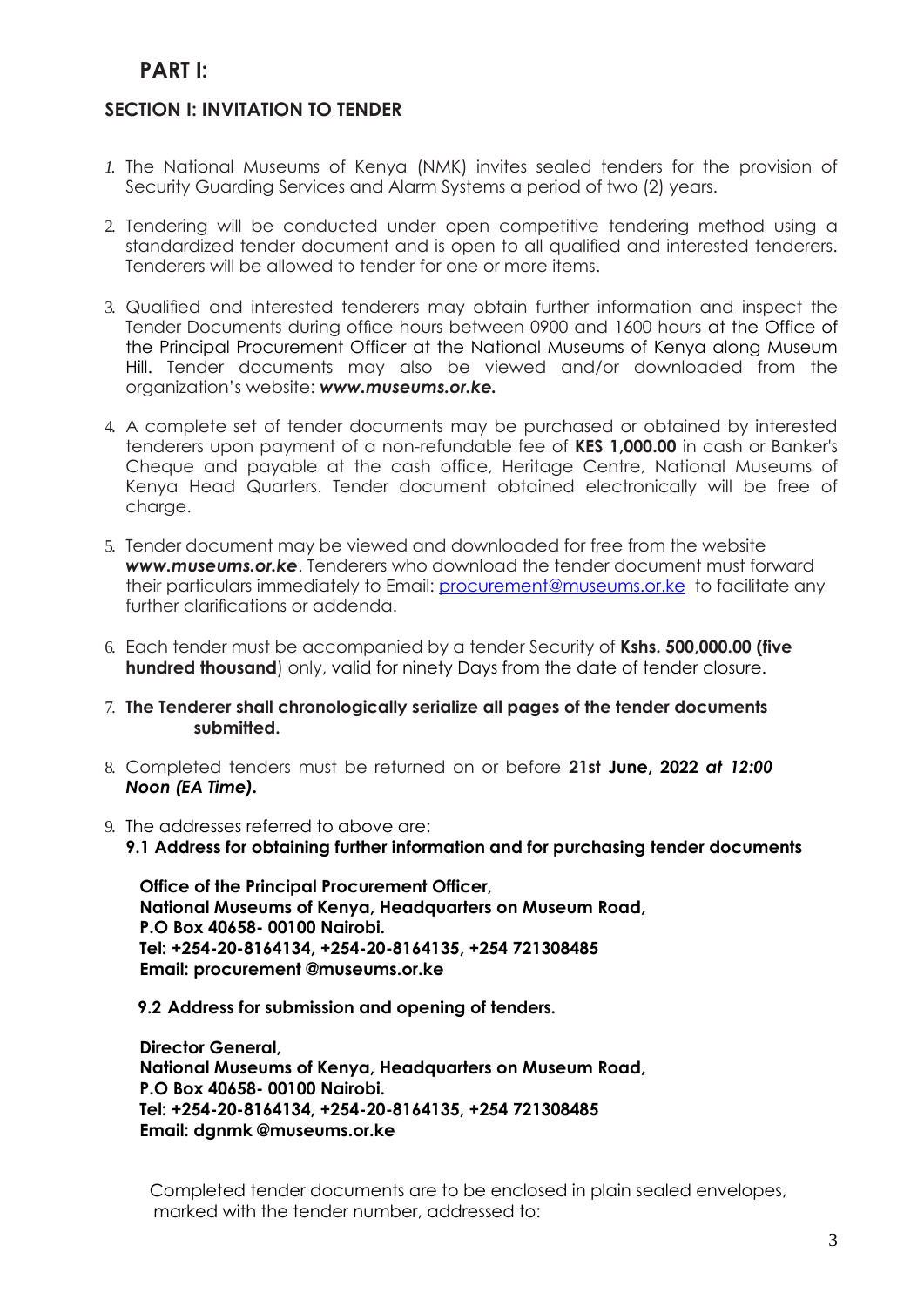#### **Director General, National Museums of Kenya, Headquarters on Museum Road, P.O Box 40658- 00100 Nairobi.**

and deposited in the tender box provided at the entrance of Earth Sciences Building

- 10. Tenders will be opened immediately after the deadline date and time specified above or any deadline date and time specified later. Tenders will be publicly opened in the presence of the Tenderers' designated representatives who choose to attend at the address below.
- 11. Late tenders and those submitted electronically will **NOT** be accepted.

Mwania Mutinda For: Director General **\_\_\_\_\_\_\_\_\_\_\_\_\_\_\_\_\_\_\_\_\_\_\_\_\_\_\_\_\_\_\_\_\_** Date \_\_\_\_\_\_\_\_\_\_\_\_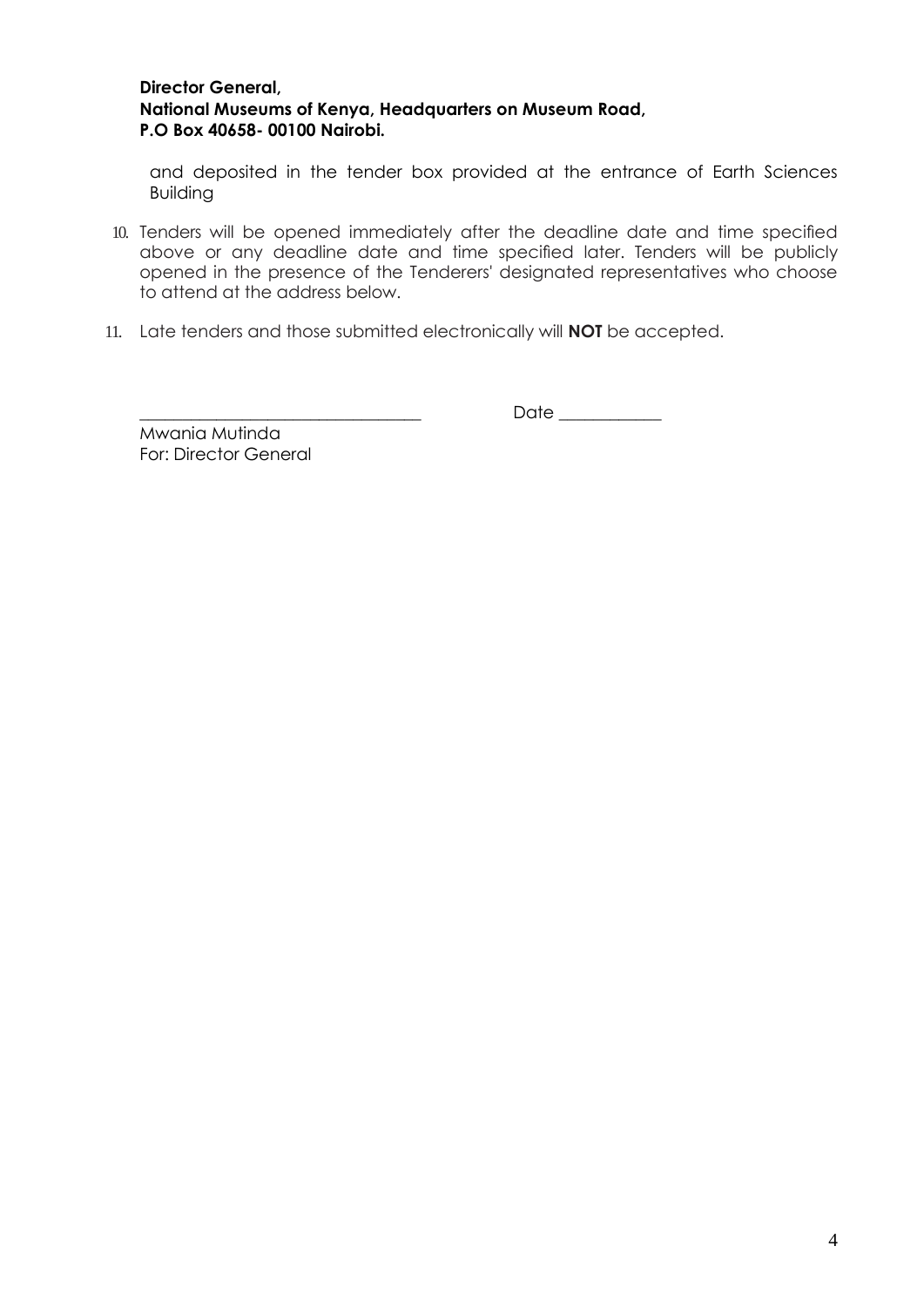#### **1.0 ELIGIBLE TENDERERS**

- 1.1 This invitation to tender is open to all the eligible security firms.
- 1.2 NMK's employees, committee members, board members and their relatives (spouse and children) are not eligible to participate in the tender.
- 1.3 Tenderers shall not be under a declaration of ineligibility for corrupt or fraudulent

practices.

#### **2.0 SCOPE OF SERVICES REQUIRED**

- 2.1 Guarding services and alarm systems shall be required in various site of NMK. The successful bidder will be expected and encouraged to:
	- a. Hire and pay competitive salaries to the guards, supervisors and managers without depending on monthly payment from NMK.
	- b. Provide sound and effective security guarding dogs with ability to track and detect plus trained dog handlers
	- c. Provide sound radio communication including alarm systems. HF and VHF with established base station and suitable electronic communication, deployment and routine check patrols vehicles, motor bikes (provide details of motor vehicles and motor bikes) together with CCK radio communication licenses.
	- d. Provide enough guards to man NMK property.
	- e. Have back-up systems in cases of emergencies. These include chase cars to assist in quick response to needy security situations at NMK.
	- f. Provide educated and trained guards capable of using radios and modern equipment like Close Circuit Television (CCTVs) at NMK.
	- g. Provide guards who are able to control industrial disputes/assembly control and riots.
	- h. Provide guards who are able to summon police, fire brigade and ambulances in cases of emergencies.
	- i. Assign personnel who have knowledge in the legal and practical limitations in relation to searching of persons, property and vehicles at NMK.
	- j. Subject ALL security officers and personnel to a thorough medical inspection fit for their duties. Relevant medical certificates to be produced on request.
	- k. Subject ALL security officers and personnel to an effective supervisory arrangement and procedures and NMK shall make periodical checks/visits.
	- l. Examine ALL the guard dogs used by such security firms to be medically examined and medical certificates provided. The quality of breeds of such dogs must be indicated and certified by a veterinary doctor.

#### *2.2 Terms of Reference (Scope of Work)*

The service provider will be required to provide an elaborate security plan but not limited to;

- a) Performing Security services for 7 days per week on a 24-hour basis.
- b) Having Security Guards on the following shifts: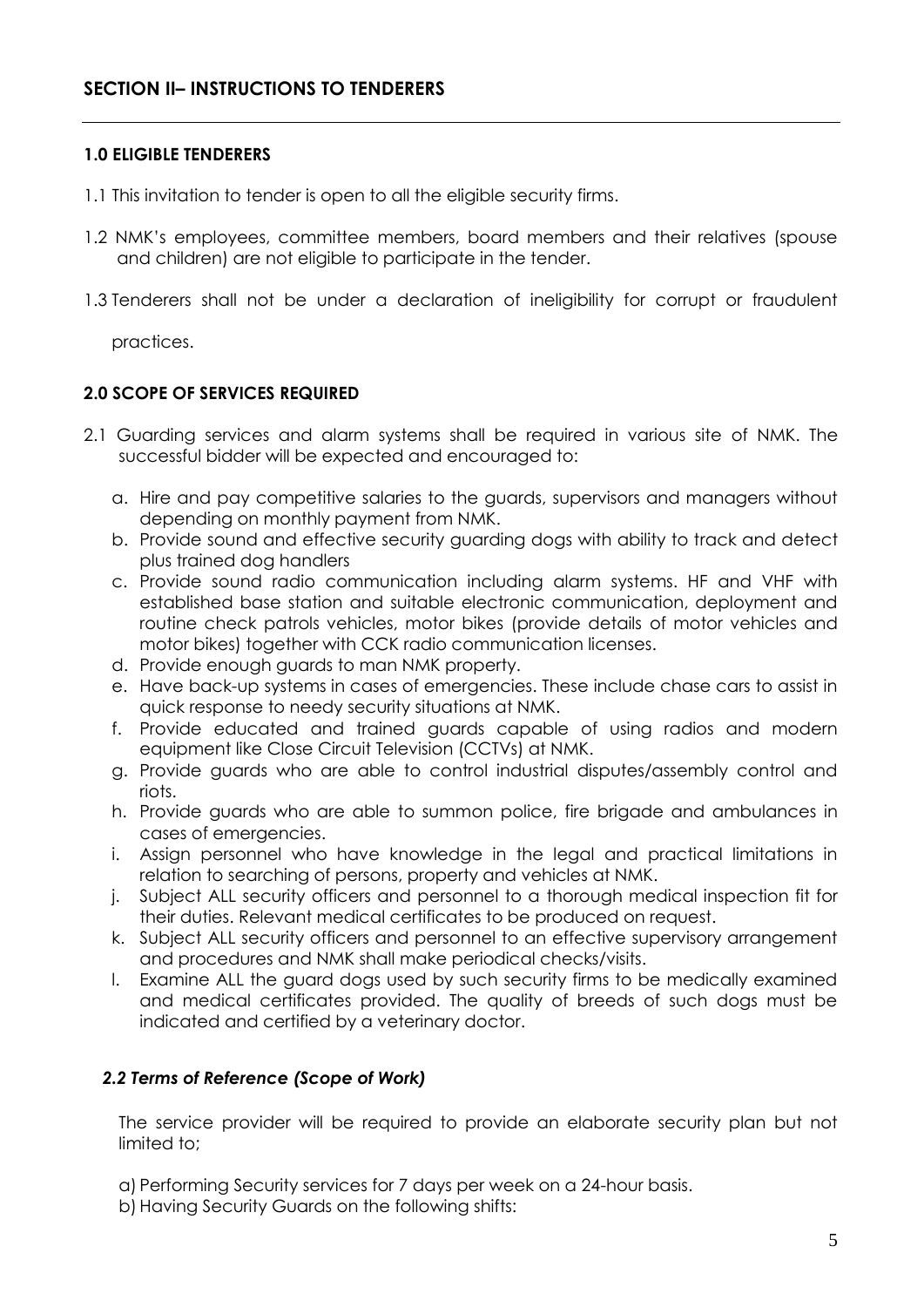- (i) One from 0600 hrs. To 1800 hrs. and
- (ii) From 1800 hrs. to 0600 hrs.
- c) Job Description
	- (i) The security service shall include control of entries and exits, body search and ID card check/verification of the incoming people other than the staff/residents working/staying at the assignment.
	- (ii) Securing peace of the inhabitants in the company premises and overall security of the buildings on entire premises.

d) Description of the premises and responsibilities of the security officers is as follows:

- (i) Main Entrance Gate to NMK: This is the entrance where people enter and exit and visitors are searched and ID cards checked.
- (ii) Main entrance Gate to NMK, vehicles entering and leaving NMK will be checked for any foreign object that may prejudice peace and security and to prevent theft.
- e) Assisting visitors upon their arrival at the respective floors within NMK building in an effective, kind and professional manner, registering their names and directing them to the relevant offices. Knowledge of English language is essential. The guards may perform reception duties during weekends and public holidays.
- f) All visitors coming to the building and wishing to pay a visit shall, irrespective of their identity, be visually searched thoroughly without letting him/her notice it, as if he/she were a suspect.
- g) The project manager or supervisors will always establish coordination with, and receive work related instructions, if any, from the Security Officer or his assignee responsible for security of the building / property and shall accommodate the instructions so given and shall escalate any issues that may go beyond their power.
- h) The service provider shall be provided with the list of names of the staff authorized to park in NMK so that they can control the entries to the premises and to the parking lot accordingly.

Entries and exists after normal working hours by the staff and tenants shall be recorded in the OB and the Security Officer shall be notified of the same the next morning.

- i) The contracted firm shall maintain an occurrence book(s) in which all matters of security concern shall be recorded.
- j) The contracted firm shall at the end of every month compile a report on matters of security concern related to the Company. The report shall be addressed to the Director General, NMK.
- k) A high security performance in the execution of work is expected. Poor performance and substandard quality work arising from the Monthly Performance Assessment Report will be sufficient grounds for termination of the contract.
- l) There will be no extra charges for Saturdays, Sunday and Public Holidays.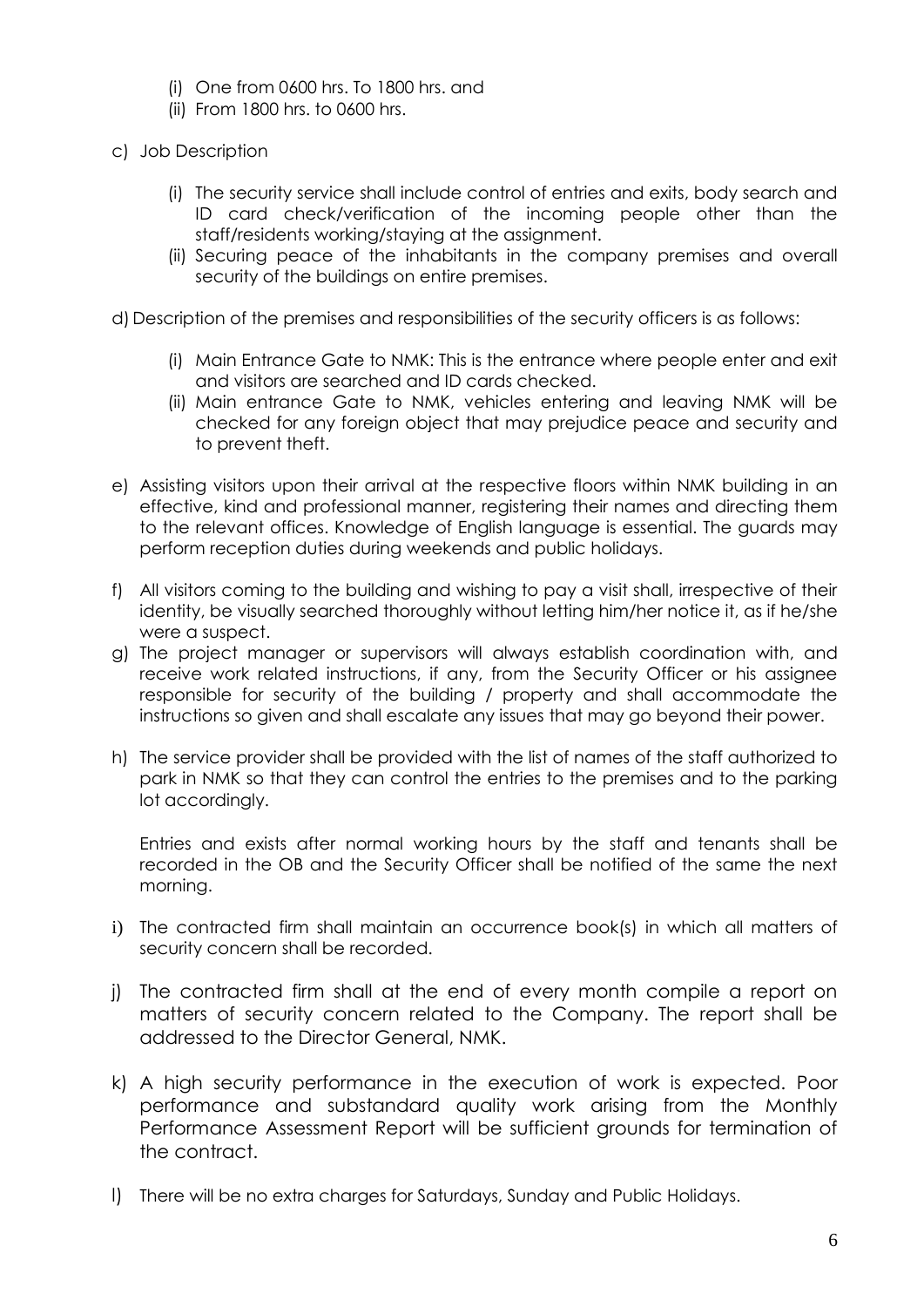- m) Maintenance of an Occurrence Book the procuring entity will provide OB as required where daily occurrences will be recorded and supervisors will sign to certify their physical visits of guards, i.e. Occurrence Books and note any incidences during the execution of the works. The Occurrence Book will be the property of NMK shall be presented to the Security Officer.
	- n) If need be, there shall be escorts provided by the Security company either backup or on board escort.

## *2.3 Kitting / Equipment*

All guards must be fully equipped with the right tools for their work. The equipment will consist of but not limited to:

- a) Peak Caps/Berets
- b) Whistles and Lanyards
- c) Torches and batteries
- d) Serviceable military boots
- e) Other security equipment like electrical metal detectors, undercarriage mirrors etc.
- f) Grey coats
- g) Sweaters
- h) Clean, presentable uniforms at all times while on duty
- i) Clubs
- j) Identification badges
- k) Communication equipment for NMK assignments.
- l) Umbrellas and any other protective clothing.
- m) A performance Assessment report form shall be completed by both parties on monthly basis.

# *2.4 Logistics*

The security company shall make arrangements and be responsible at their own cost for the following:

- a) General transport requirements for all its personnel to and from the assignment to be factored in the overall unit price.
- b) Provision of communication equipment at the assignment area and all patrol vehicles must be fitted with vehicular radio communication.
- c) Prepare assignment instructions for each post/Guard.

#### *2.5 Insurance*

General requirements of Insurance Policies

The security company shall procure insurance policies as follows:

a) Professional Indemnity Insurance Policy

The security company shall insure its security officers and dogs engaged in the performance of the contract against injury sustained by them in the course of carrying out their duties in pursuance hereof and unless such injury shall be due to the act of default of NMK, its servants or agents, the security company will indemnify NMK against all actions claims and demands in respect of such injury, and;

b) Work Injury Benefit Act (WIBA)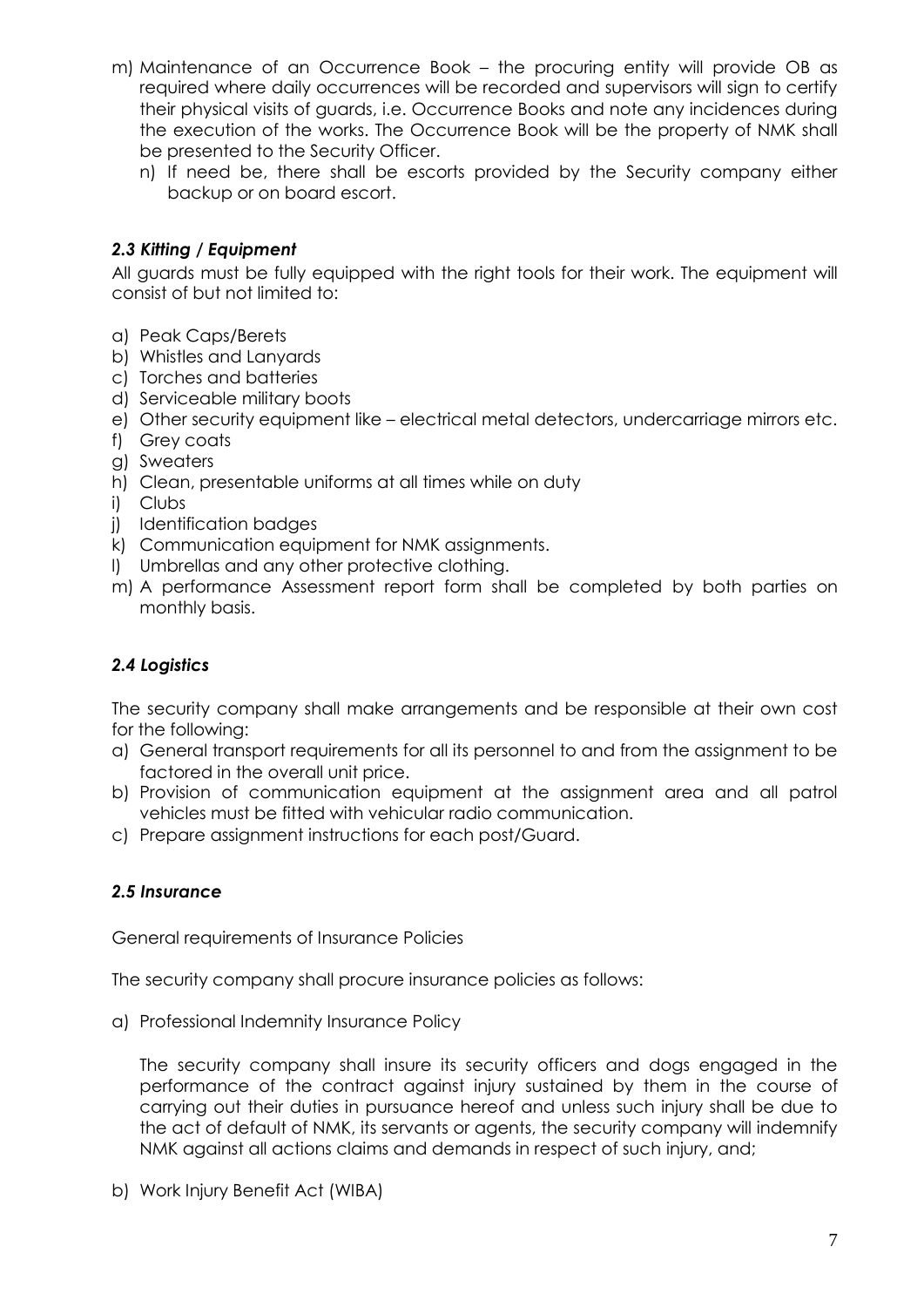Work Injury Benefit Act to cover all the employees for any liability as per the government regulations.

c) Motor Insurance Policy

The Security Company should ensure that all their operations vehicles have the mandatory minimum third party risk cover.

The Security Company shall;

- a. Produce insurance policies or certificates of all the above mentioned policies.
- b. Make no material alterations to the terms of any Insurance without NMK's approval. If any insurer makes any material alterations to the terms of Security Company shall forthwith notify NMK.

In all respects comply with any condition stipulated in the insurance policy.

#### **3.0 SUBMISSION OF TENDERS**

- 3.1 The invitation is open to **reputable firms providing Security Services with good track record in provision of high quality reliable security services deploying literate, well trained, disciplined and honest guards. The firms must have satisfactory network and effective system of supervision of the guards even where the guards are deployed at a distance from the firms' fixed office.**
- 3.2 NMK encourages tenderers to tender for the entire package of ten (10) classes of clusters in the NMK Network. But where the tenderer cannot tender for all the sites, the tenderer has the option to place a tender for less.

Tenderers placing a tender in a class of cluster that requires Alarm Services must also place a tender for Provision of Alarm Systems Services in the given cluster. **This is to say;** *in a class of cluster where alarms are required, only firms that have alarm facilities shall be considered***.**

- 3.3 Tenderers may survey the locations by prior arrangements with NMK's Security Manager at the tenderer's cost.
- 3.4 The tenderer shall place a tender for a class of site by completing **tender forms provided in part II of this tender document and labelled Form T1-T8)** for the **technical bid** and corresponding forms **in part III marked Form F1** for the **financial Bid**.
- 3.5 Where the tenderer selects to tender for sites that are less than the entire package the tenderer shall fill the forms under the relevant site and mark the other form/s N/A to denote not applicable.
- 3.6 It is the responsibility of the tenderer to ensure that he/she thoroughly goes through the information provided to enable him/her adequately complete the tender documents.
- 3.7 For each tender the tenderer shall submit tender documents **in two segments**. Segment one will be the technical bid and segment two the financial bid.
- 3.8 Segment one which is the **technical bid** (Forms marked T1 to T7) shall be submitted **in two documents** one which shall be the original document to be clearly marked "**Original Technical Bid**" and the other a **replica** of the original technical bid to be clearly marked "**Copy Technical bid**". The markings should be in capital, bold and prominent letters.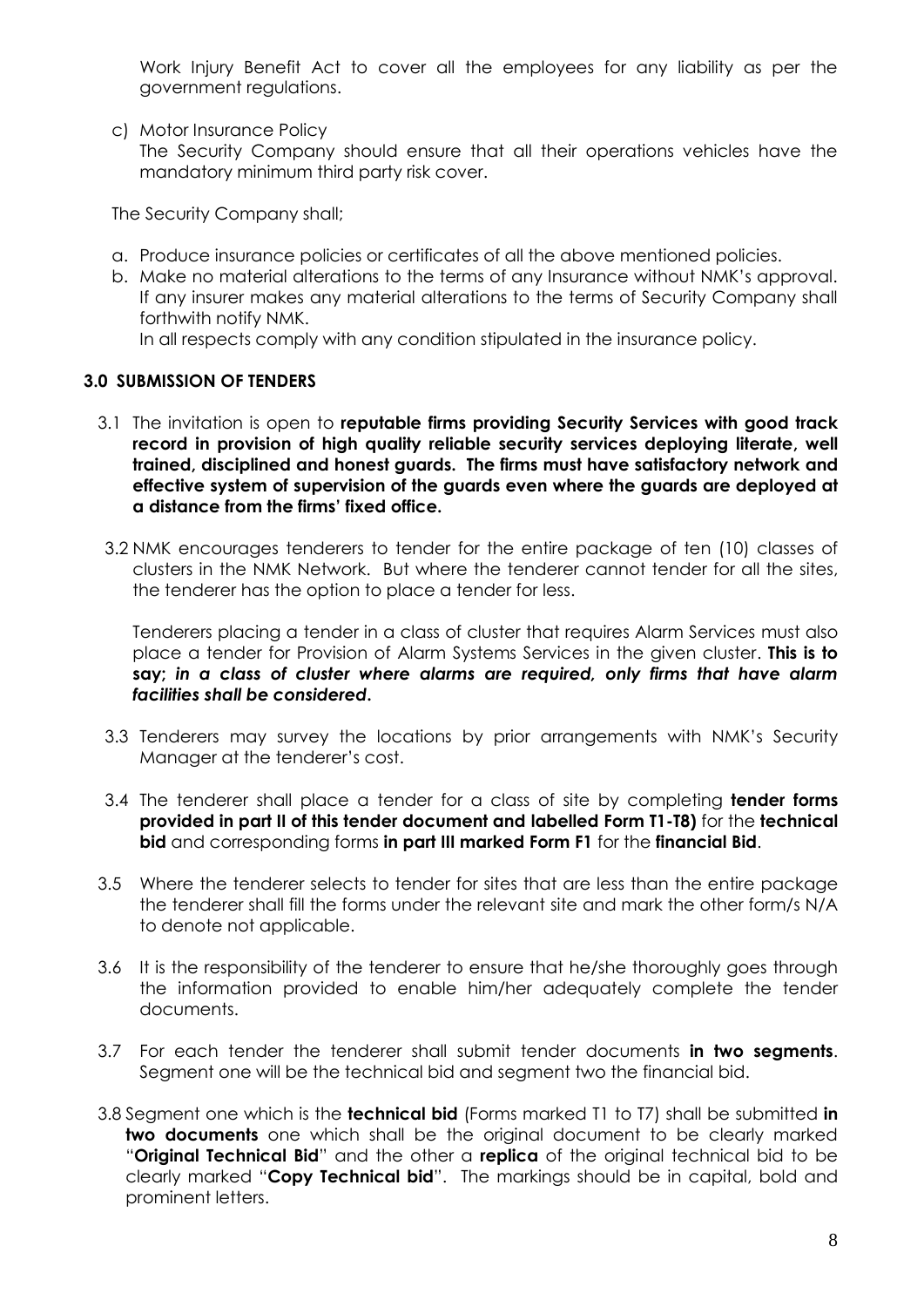#### *The two documents shall be enclosed in an envelope and sealed.*

3.9 Segment two which is the **Financial Bid** (Forms F) shall be submitted in two documents one which shall be the original document to be clearly marked "**Original Financial Bid**" and the other a **replica** of the original financial bid to be clearly marked "**Copy Financial Bid**". The markings should be in capital, bold and prominent letters. The two documents shall be enclosed in an envelope and sealed.

#### **Do not disclose your Financial Bid in the Technical Bid**

## **Both the Technical Bid and Financial Bid enclosed in their separate envelopes should be inserted in one outer envelope boldly and clearly marked: TENDER NO. NMK/T/2/SG/2022-24**

- 3.10All tenders must be completed in indelible ink and be **signed** by the tenderer or a person duly authorized. Any alteration and over writing should be initialled by the person signing the tender document. **A tender not duly signed shall be considered non responsive and shall be disqualified**.
- 3.11 Where the tenderer submits unsealed or improperly marked envelopes the tender may be disqualified and NMK will not assume any responsibility for the tenders misplacement or mishandling.
- 3.12 The tenderer is responsible for following all the instructions and filling all the forms relevant to the tender appropriately. Any tender not completed in conformity with the tender document shall be disqualified.

#### **4.0 TRACK RECORD AND REFEREES**

Tenderers must provide names and addresses of at least five (5) firms they have provided similar security services to within the last three (3) years clearly indicating the contract sums with each firm. Where the contracts have been terminated, tenderers must provide explanations of the circumstances leading to the termination of the contract. The information shall be provided in conformity with the format provided in part II of this tender document and specifically form T4. NMK reserves the right to refer to the firms listed to verify the information given without reverting to the tenderer.

# **5.0 PRICE**

- 5.1 Price quoted must be valid for the entire validity period of the tender and must be inclusive of all relevant duties/taxes and statutory deductions. The prices must be quoted in Kenya Shillings. Arithmetic errors will be corrected as follows:
- (a) Where there is a discrepancy between the amount in figures and the amount in words, the amount in words will prevail; and
- (b) Where there is a discrepancy between the unit rate and the line item total resulting from multiplying the unit rate by the quantity, the unit rate as quoted will prevail, unless in the opinion of NMK's Tender Evaluation Committee, there is an obvious typographical error, in which case the adjustment will be made to the entry containing that error.
- (c) The amount stated in the tender will be adjusted in accordance with the above procedure for the correction of errors and with concurrence of the Tenderer, shall be considered as binding upon the Tenderer. If the Tenderer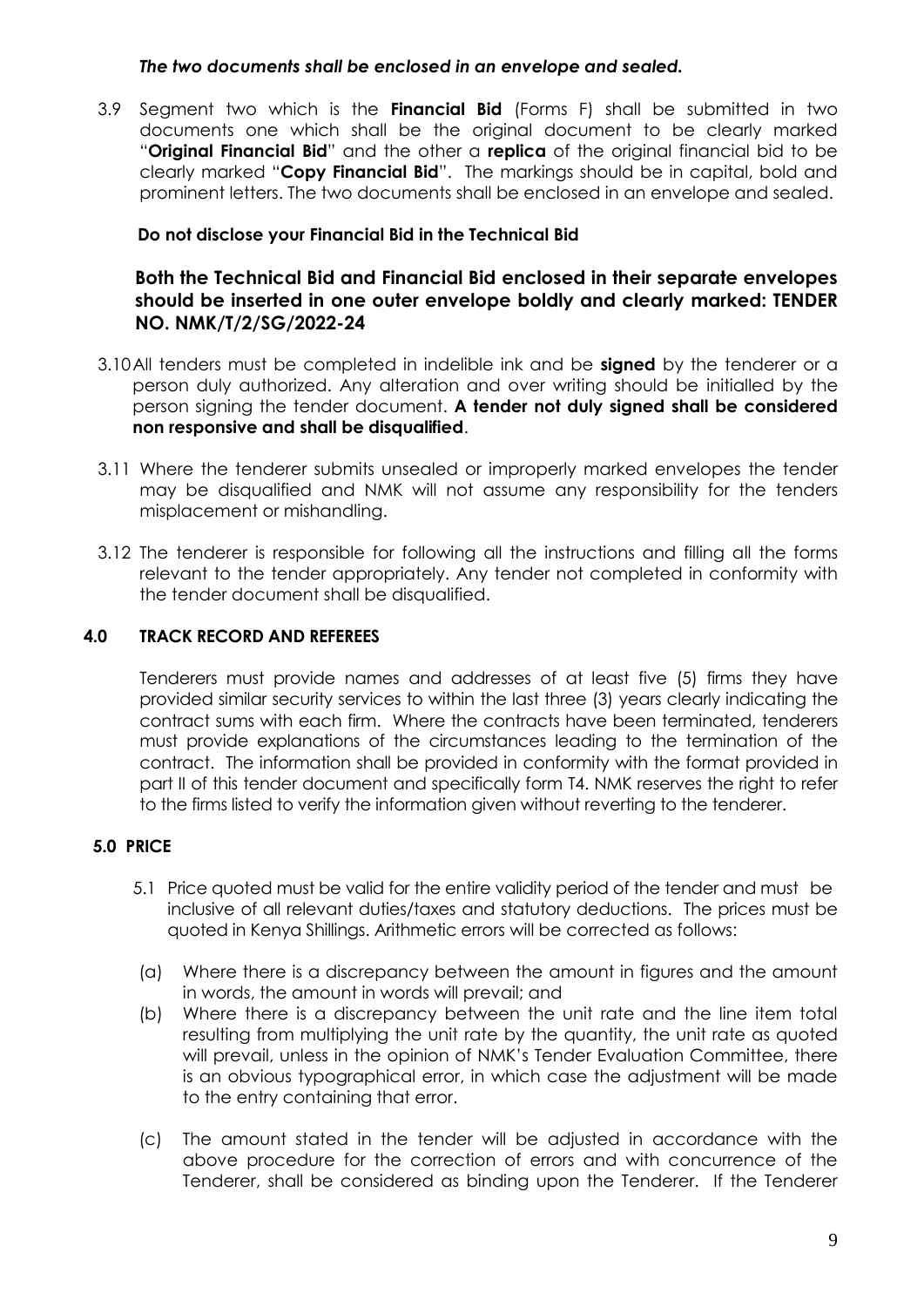does not accept the corrected amount, the tender may be rejected and the Tender security forfeited.

## **6.0 ADJUSTMENT OF NUMBER OF GUARDS AND THE TENDER PRICE**

NMK reserves the right to reduce or increase the number of guards specified in this tender document in any cluster at any time before contract is executed and where this right is actualized, the tender price quoted in the tender document shall be apply.

## **7.0 TENDER SECURITY, PERFORMANCE SECURITY AND VALIDITY PERIOD**

## **7.1 TENDER SECURITY**

- 7.1.1 The tenderer shall furnish, as part of its tender, a Tender security of **Kshs. 500,000.00 (Five Hundred Thousand)** only and valid for a period of not less that ninety (90) calendar days from the date of tender opening. The Tender security shall be denominated in Kenya Shillings and shall be in the following form:
- a) Cash
- b) A bank guarantee
- c) Such insurance guarantee approved by the Public Procurement Oversight Authority (PPOA).
- d) A deposit taking microfinance institution, Sacco society, the Youth Enterprise Development Fund or the Women Enterprise Fund
- e) Letter of credit.
- 7.1.2 The Tender security is required to protect NMK against the risk of Tenderer's conduct which would warrant the security's forfeiture, pursuant to paragraph 7.1.6
- 7.1.3 Any tender not secured in accordance with paragraph 7.1.1 shall be rejected by NMK as non-responsive.
- 7.1.4 Unsuccessful Tenderer's Tender security will be discharged or returned as promptly as possible but not later than thirty (30) days after the expiration of the period of tender validity
- 7.1.5 The successful Tenderer's Tender security will be discharged upon the tenderer signing the contract and furnishing the performance security.
- 7.1.6 The Tender security may be forfeited:-
	- (a) if a tenderer withdraws its tender during the period of tender validity.
	- (b) in the case of a successful tenderer, if the tenderer fails:
		- (i) to sign the contract in accordance with paragraph 12.0 or
		- (ii) to furnish performance security in accordance with paragraph 7.20.
	- (c) If the tenderer reject correction of an arithmetic error in the tender.

# **7.2 PERFORMANCE SECURITY**

The successful tenderer shall be required to provide a performance security equivalent of **5% of the annual price/bid value.**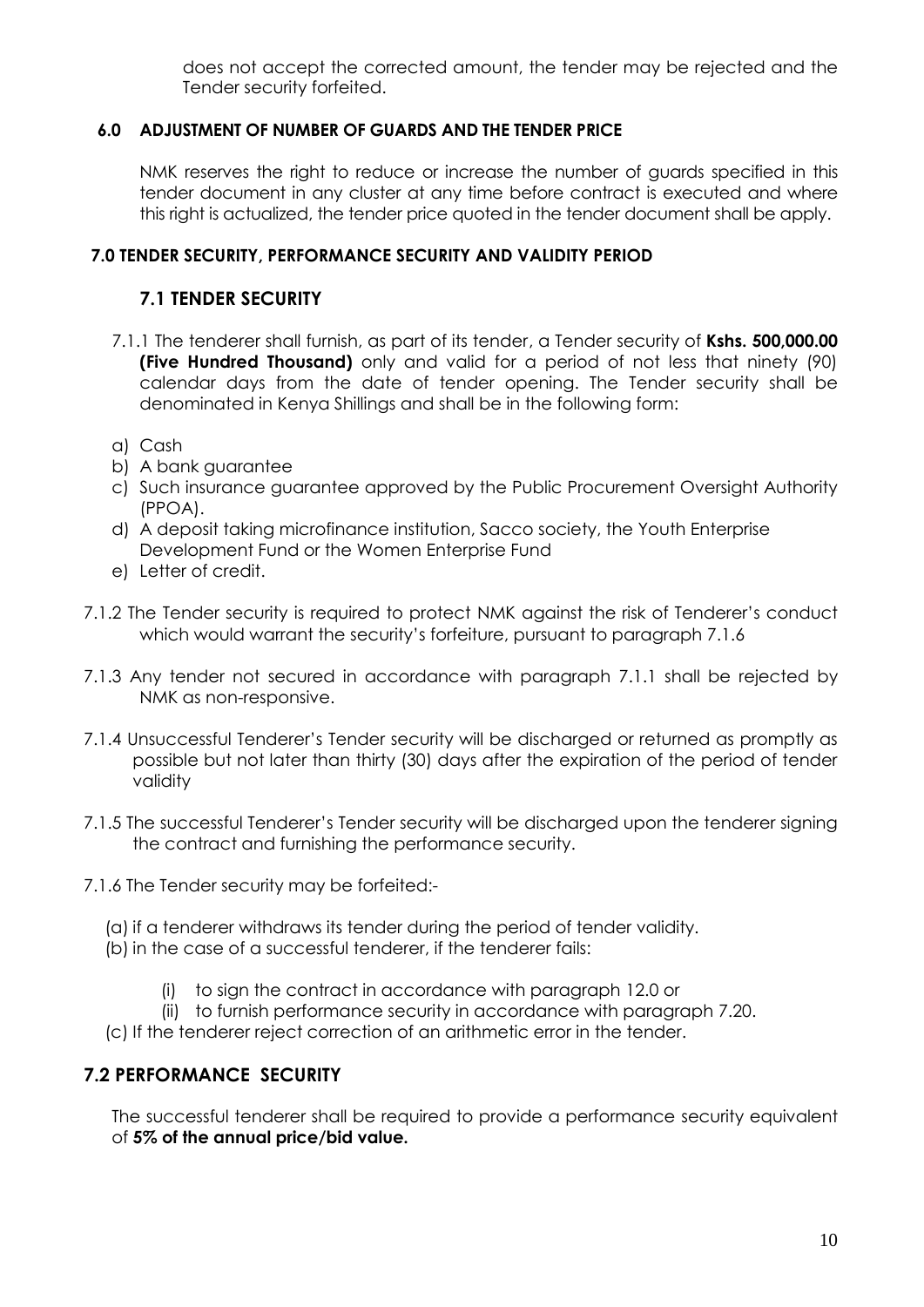# **7.3 TENDER VALIDITY PERIOD**

The tenders shall remain valid for one hundred and twenty (120) calendar days after date of opening and any tender valid for a shorter period shall be considered non responsive. For the successful tenderer(s) the tender price shall remain valid and fixed for the entire contract period.

#### **8.0 LOCATION, ASSETS AND STAFF STRENGTH**

The tenderers are required to list the number of branches and addresses both physical and post inclusive of telephone numbers. They must further indicate the assets, staff strengths as per the forms provided. The tenderer by submitting a tender commits to give unhindered access to NMK to verify information submitted as part of the tender.

#### **9.0 PAYMENT TERMS**

Payment will be by cheque and shall be on presentation of a duly authenticated invoice every month in arrears.

## **10.0 POST QUALIFICATION**

- 10.1 In the absence of pre-qualification, the procuring entity will determine to its satisfaction whether the tenderer that is selected as having submitted the lowest evaluated responsive tender is qualified to perform the contract satisfactorily.
- 10.2 The determination will take into account the tenderers financial and technical capabilities. It will be based upon an examination of the documentary evidence of the tenderers qualifications submitted as well as such other information as the procuring entity deems necessary.
- 10.3 An affirmative determination will be a prerequisite for award of the contract to the tenderer. A negative determination will result in rejection of the Tenderer's tender, in which event the Procuring Entity will proceed to the next lowest evaluated tender to make a similar determination of that Tenderer's capabilities to perform satisfactorily.

#### **11.0 CONTRACT AWARD**

NMK reserves the right to decide on awards and can therefore award the tender to one or, several tenderers or apportion the awards as it may deem fit.

#### **12.0 SIGNING OF CONTRACT**

- 12.1 Successful tenderer(s) shall be required to enter into a formal contract with NMK whose contents shall be derived mainly from this tender document and the tender document submitted.
- 12.2 Successful tenderer(s) shall sign a contract with NMK within 30 days and not earlier than 14 days from the date of award.
- 12.3 Deployment of guards shall be expected to be immediate on the first day of Commencement of the contract.
- 12.4 The Laws of Kenya shall be applicable to the formal contract.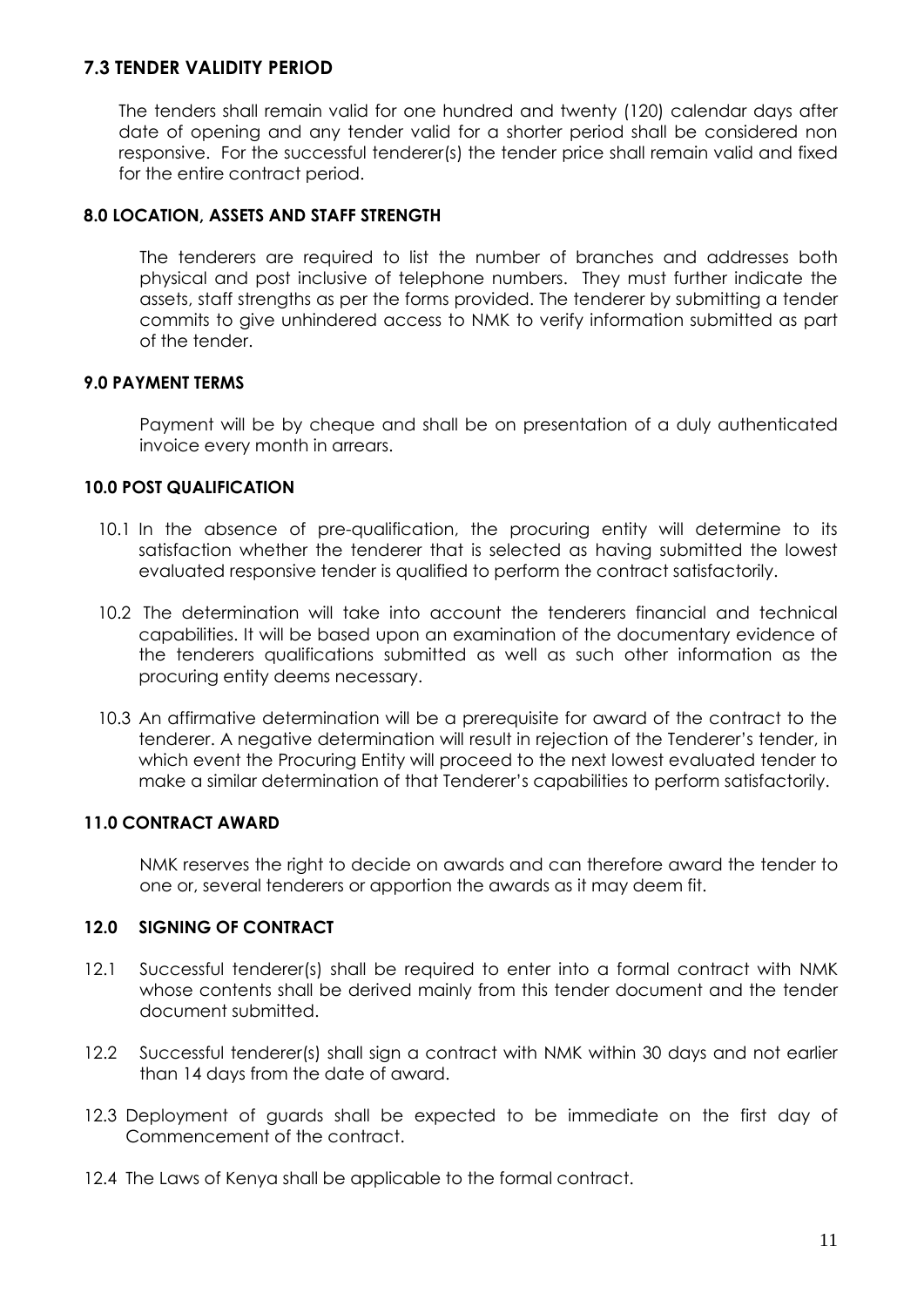#### **13.0 COST OF TENDER DOCUMENTS**

The tenderer bear the cost associated with preparation and submission of the tender and NMK will not be responsible for this cost or any other costs incurred by the tenderer regardless of the outcome of the tender process.

#### **14.0 AMENDMENTS AND REQUESTS FOR CLARIFICATIONS**

- 14.1At any time prior to the deadline for submission of tenders, NMK, for any reason, whether at its own initiative or in response to a clarification requested by a prospective tenderer, may modify the tender documents by amendment.
- 14.2All prospective candidates that have received the tender documents will be notified of the amendment in writing and the amendment will be binding on them.
- 14.3In order to allow prospective tenderers reasonable time in which to take the amendment into account in preparing their tenders, NMK, at its discretion, may extend the deadline for the submission of tenders.
- 14.4A prospective tenderer requiring any clarification of the tender document may notify NMK in writing at the entity's address indicated herein. NMK will respond in writing to any request for clarification of the tender documents, which it receives not later than three (3) days prior to the deadline for the submission of tenders. Written copies of NMK's response (including an explanation of the query but without identifying the source of inquiry) will be sent to all prospective tenderers that have received the tender document.
	- 14.5 NMK shall reply to any clarifications sought by the tenderer within one (1) day of receiving the request to enable the tenderer to make timely submission of its tender.
	- 14.6 For all enquiries or clarifications, please contact Chief Procurement Officer. For such requests for clarifications and/or enquiries vide any of the following communication facilities:
		- i) Tel: +254-20-8164134, +254-20-8164135, +254 721308485
		- ii) Email address: procurement @museums.or.ke
		- iii) Letter hand delivered

#### **15.0 GUIDE TO EVALUATION CRITERIA**

Tenders shall be evaluated in Four (4) stages as follows:-

- 15.1 Preliminary Evaluation for Determination of Responsiveness
- 15.2 Mandatory requirements
- 15.3 Technical evaluation
- 15.4 Financial evaluation

#### **15.1 Preliminary Evaluation for Determination of Responsiveness**

NMK will start by examining all tenders to ensure they meet all aspects of the eligibility criteria and other requirements in the tender document, and that the tender is complete in all aspects in meeting the requirements of N*ational Museums of Kenya*, including checking for tenders with unacceptable errors, abnormally low tenders, abnormally high tenders and tenders that are incomplete.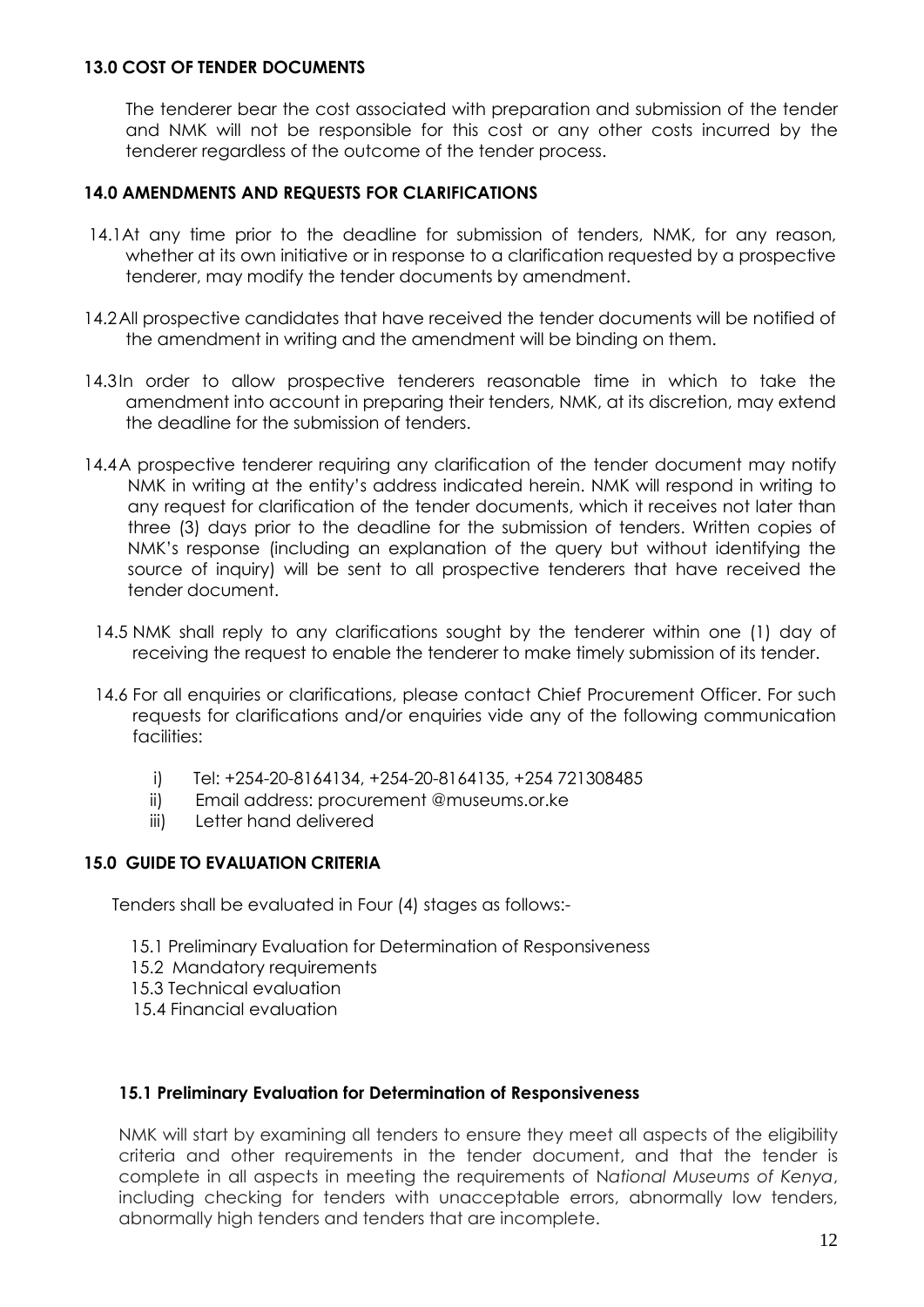## **15.2Mandatory Requirements**

Failure to meet any one of the mandatory requirements shall be basis for disqualification. It is therefore imperative that the tenderer carefully ensures that tenders submitted meet all the mandatory requirements.

a) Proof of physical address and capability to deliver security services

- b) A copy of certificate of Incorporation/registration.
- c) A copy of current and valid Tax compliance certificate issued by Kenya Revenue Authority
- **d)** Original Tender security as specified in clause 7.1 of this tender document and valid for 90 days after the date of opening of the tender. The **Tender security shall be enclosed in the envelope containing the Technical bid**
- e) Copies of Audited accounts for the years 2020 and 2021
- f) Duly completed, signed and stamped Tender Forms T1-T5 in the format provided
- g) Valid Compliance certificate from NHIF or evidence of remittance of employees NHIF contributions for the last three months
- h) Valid Compliance certificate from NSSF or evidence of remittance of employees NSSF contributions for the last three months
- i) WIBA compliant- Provide a copy of policy as evidence
- j) A copy of valid Fidelity Guarantee Insurance Cover
- k) A copy of valid Public Contractual Liability Insurance Policy of not less than 10 Million
- l) A copy of membership certificate with Protective Security Industry Association (PSIA) or Kenya Security Industry Association (KSIA) or any other accredited professional organization whether local or International
- m) A copy of valid compliance certificate issued by Ministry of Labour showing compliance with Labour requirements
- n) A copy of valid Communications Commission of Kenya (CCK) Radio and Alarm Licences

## **NB: Any tender that fails to meet any one of the mandatory requirements as defined above shall not proceed to the next stage which is technical evaluation.**

# **15.3 Technical Evaluation**

Technical evaluation shall be based on the following criteria:-

| No. |                                                                                                                                                                                    | <b>Item of Evaluation</b>                             | Score |  |
|-----|------------------------------------------------------------------------------------------------------------------------------------------------------------------------------------|-------------------------------------------------------|-------|--|
| 1.  |                                                                                                                                                                                    | <b>Track record and references</b>                    |       |  |
|     | At least five (5) reputable corporate clients to whom you have supplied<br>similar services with supporting evidence in the form of contracts or LPOs.<br>(Each reference=6 marks) |                                                       |       |  |
| 2.  | Average volume of business handled in years: 2020 and 2021                                                                                                                         |                                                       |       |  |
|     | i.                                                                                                                                                                                 | Over Kshs. 50 million (20 marks)                      |       |  |
|     | ii.                                                                                                                                                                                | Over Kshs. 30 million and below 50 million (15 marks) | 20    |  |
|     | iii.                                                                                                                                                                               | Over 15 million and below 30 million (10 marks)       |       |  |
|     | iv.                                                                                                                                                                                | Over 10 million and below 15 million (5 marks)        |       |  |
|     | ν.                                                                                                                                                                                 | Below 10 million (2 marks)                            |       |  |
| 3.  | Experience-years of cumulative experience in provision of security services                                                                                                        |                                                       |       |  |
|     |                                                                                                                                                                                    | Above 10 years (10 marks)                             |       |  |
|     | ii.                                                                                                                                                                                | Over 5 years and below 10 years (5marks)              |       |  |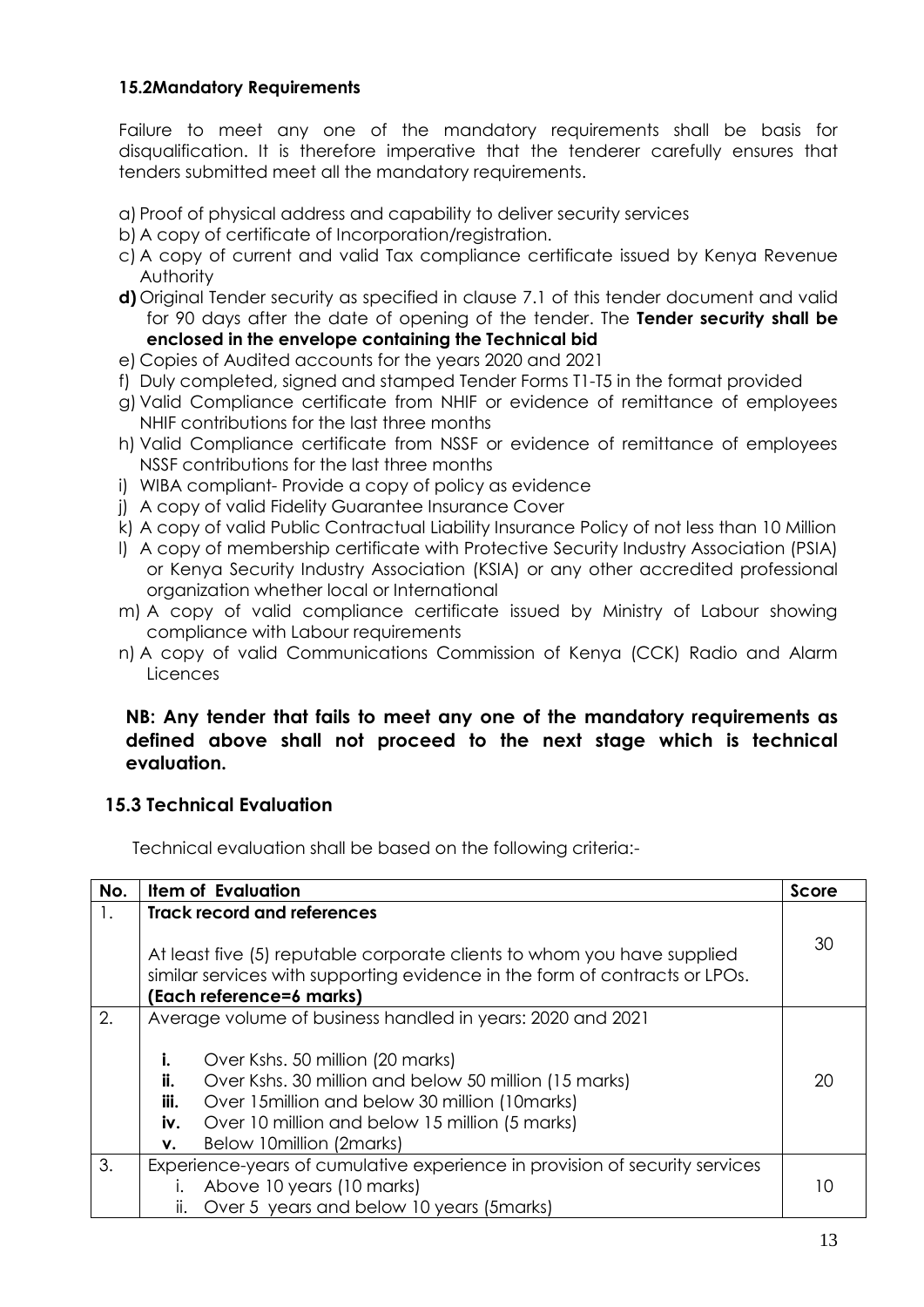|                  | iii. Below 5 years (2marks)                                                    |      |
|------------------|--------------------------------------------------------------------------------|------|
| 3.               | Managerial and Key Personnel Competency Profiles (attach CV and                |      |
|                  | copies of certificates).                                                       |      |
|                  | a. Well defined organizational structure (5marks): Yes =5marks, No =0          |      |
|                  | mark                                                                           |      |
|                  | b. At least five including CEO (10 marks)                                      | 15   |
|                  | i. Degree level and Diploma in security management (2 marks each)              |      |
|                  | li. Diploma in security management (1 marks)                                   |      |
|                  | lii. Certificate in security management (0.5mark)                              |      |
| $\overline{4}$ . | Branded company motor vehicles and motor cycles dedicated to security          |      |
|                  | assignments, deployments and supervisions. At least a motor vehicle and        |      |
|                  | cycle per every cluster (attach copies of log books)                           |      |
|                  |                                                                                | 10   |
|                  | a. Total of 15 motor vehicles and above (10 marks)                             |      |
|                  | b. Between ten (10) motor vehicles and below 15 (5marks)                       |      |
|                  | c. Below ten (10) motor vehicles (2marks)                                      |      |
| 5                | Branch offices in each cluster (for each cluster a branch office can be in any |      |
|                  | one or more of the locations in that cluster) 1 mark for each one/more         | 5    |
|                  | branch office up to a maximum of 5 points                                      |      |
| 5.               | <b>Financial Health</b>                                                        |      |
|                  | (to be calculated from the submitted audited accounts)                         |      |
|                  | Liquidity Ratio (10 mks)                                                       |      |
|                  | $1:2$ & above = 10 marks<br>i)                                                 |      |
|                  | $1:1.99 = 7$ marks<br>ii)                                                      |      |
|                  | iii) $1:0.5 - 0.99 = (5 marks)$                                                | 10   |
|                  | iv) $1: < 0.5 = 2$ marks                                                       |      |
|                  | <b>Profitability ratio (10 mks)</b>                                            |      |
|                  | $20\%$ and above = 5 marks<br>i)                                               |      |
|                  | ii) $15\% - 19\% = 3$ marks                                                    |      |
|                  | iii) $10\% - 14\% = 2$ marks                                                   |      |
|                  | iv) $1\% -9\% = 1$ marks                                                       |      |
| <b>Totals</b>    |                                                                                | 100% |

NB: Only tenders that attain a score equal to or above 75% of the marks applicable in the technical evaluation stage shall proceed to the financial evaluation stage. Firms that are unsuccessful in all the clusters shall have their financial bids returned unopened.

15.3 Financial Evaluation shall be based on tender value.

#### **16.0 NATIONAL MUSEUMS OF KENYA'S RIGHTS**

NMK, as the buyer, reserves the right to accept or reject the lowest or any tender at any time prior to award without thereby incurring any liability to the concerned tenderers or bearing any obligation to inform them of the grounds of NMK's actions.

## **17.0 ENQUIRIES/CLARIFICATIONS**

For all enquiries or clarifications required, please contact Procurement Manager. For such requests for clarifications and / or enquires please use any of the following communication facilities:-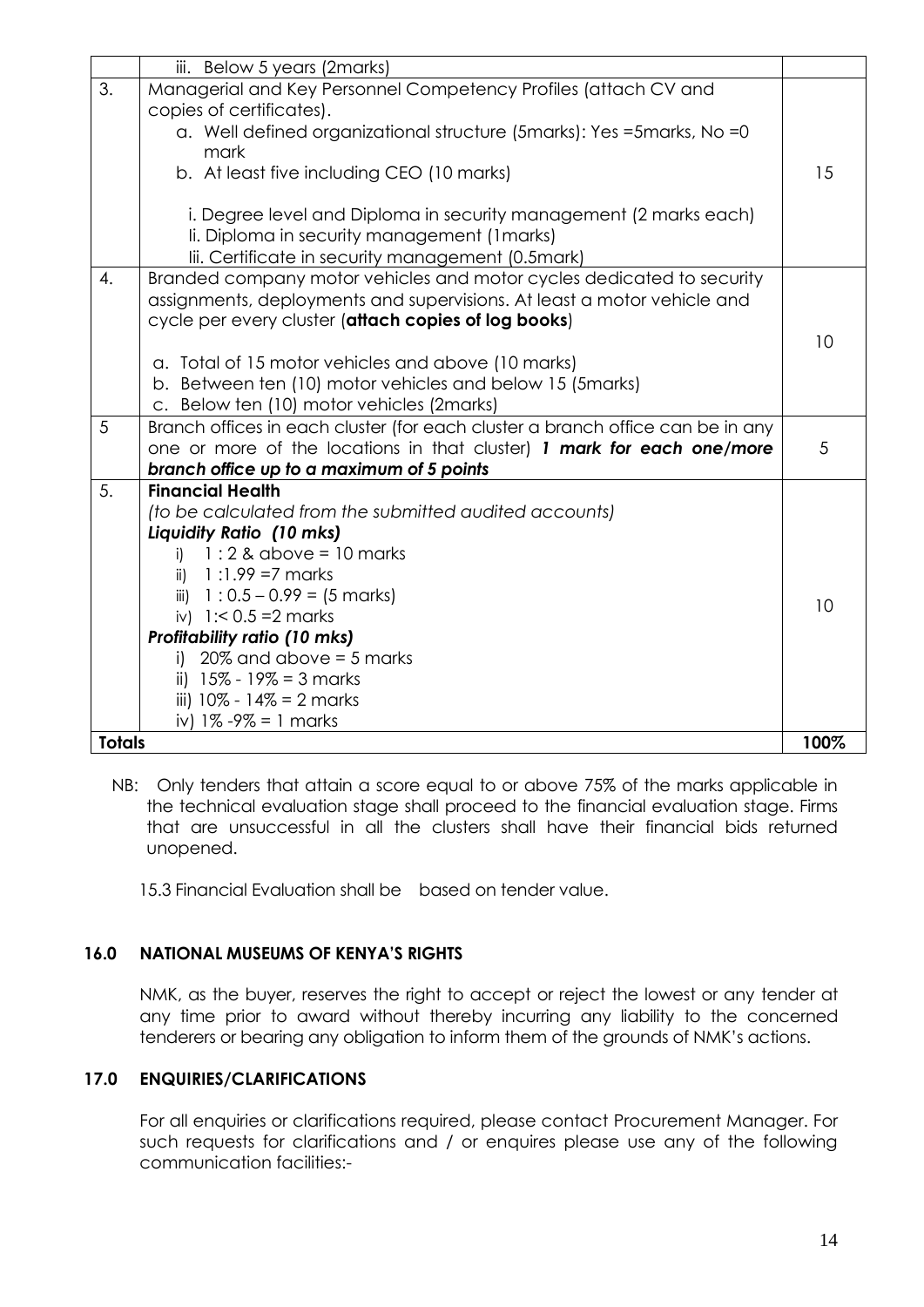- i) Tel: +254-20-8164134, +254-20-8164135, +254 721308485
- ii) Email address: <u>procurement@museums.or.ke</u>
- iii) Delivered by hand/post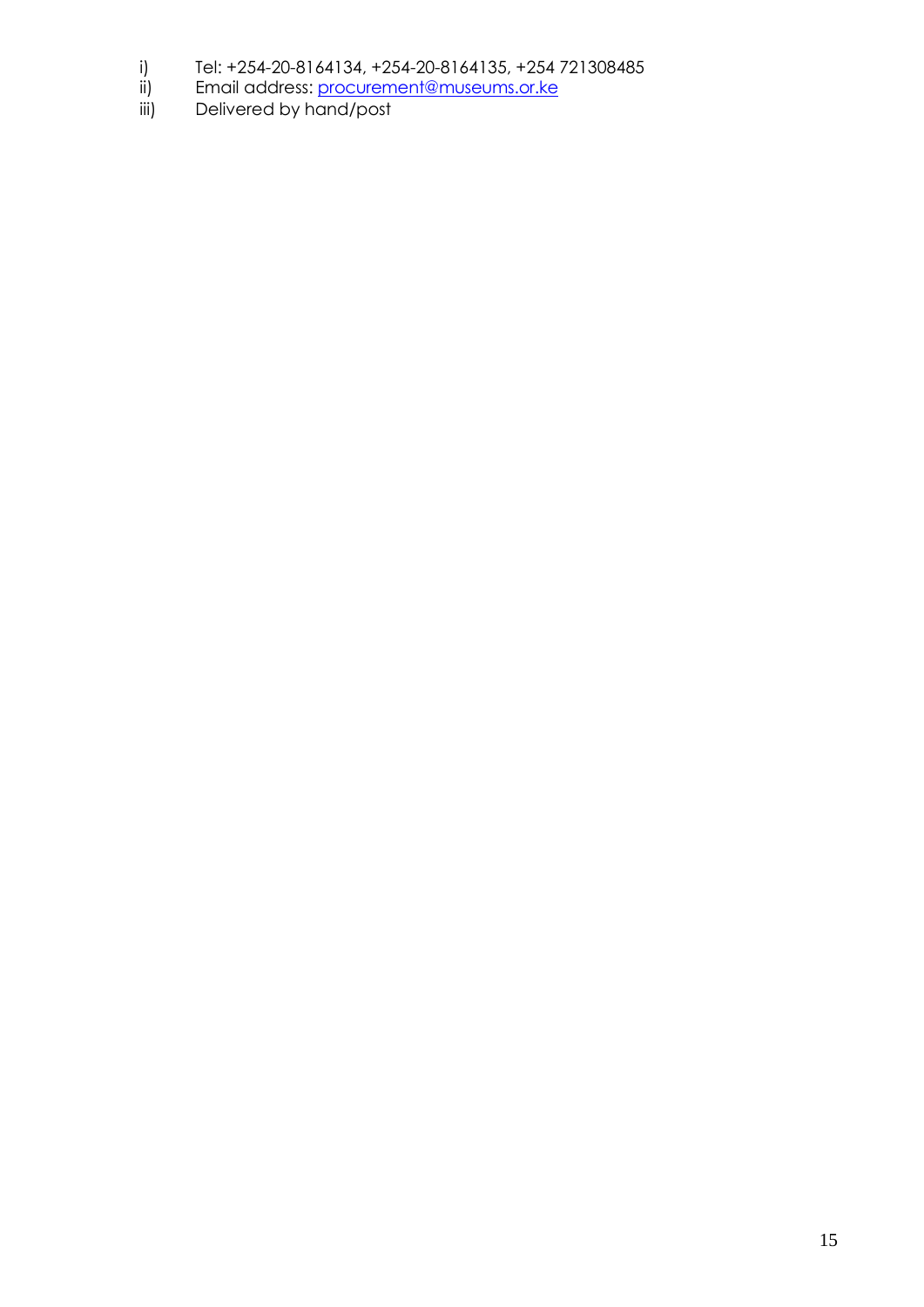# **PART II**

# **TECHNICAL BID**

# **(TO BE SEALED IN AN ENVELOPE SEPARATE FROM FINANCIAL BID)**

Information sought under part II shall constitute the basis for technical evaluation and shall be enclosed in the envelope containing the technical bids to be opened on the tender closing day. All tenderers must complete Forms marked T1 to T5.

## **FORM T 1**

#### **STAFF STREGTH AND BRANCHES/OFFICES**

tenderers should provide in the table below and in reasonably comprehensive manner a profile of personnel employed directly and fulltime in the firm as well as locations where they have offices open on full time basis.

| <b>BRANCH/OFFICE</b>                                 | <b>MANAGEMENT</b> | <b>SUPERVISORY</b> | <b>GUARDS</b> | <b>OTHERS</b> | <b>TOTAL</b> |
|------------------------------------------------------|-------------------|--------------------|---------------|---------------|--------------|
| (Indicate HQ for                                     | <b>STAFF</b>      | <b>STAFF</b>       | (Number)      | <b>STAFF</b>  | <b>STAFF</b> |
| <b>Head Quarters)</b>                                | (Number)          | (Number)           |               | ((Number)     | ((Number)    |
|                                                      |                   |                    |               |               |              |
|                                                      |                   |                    |               |               |              |
|                                                      |                   |                    |               |               |              |
|                                                      |                   |                    |               |               |              |
|                                                      |                   |                    |               |               |              |
|                                                      |                   |                    |               |               |              |
|                                                      |                   |                    |               |               |              |
| <b>TOTAL</b>                                         |                   |                    |               |               |              |
| % With three (3)<br>years of experience<br>and above |                   |                    |               |               |              |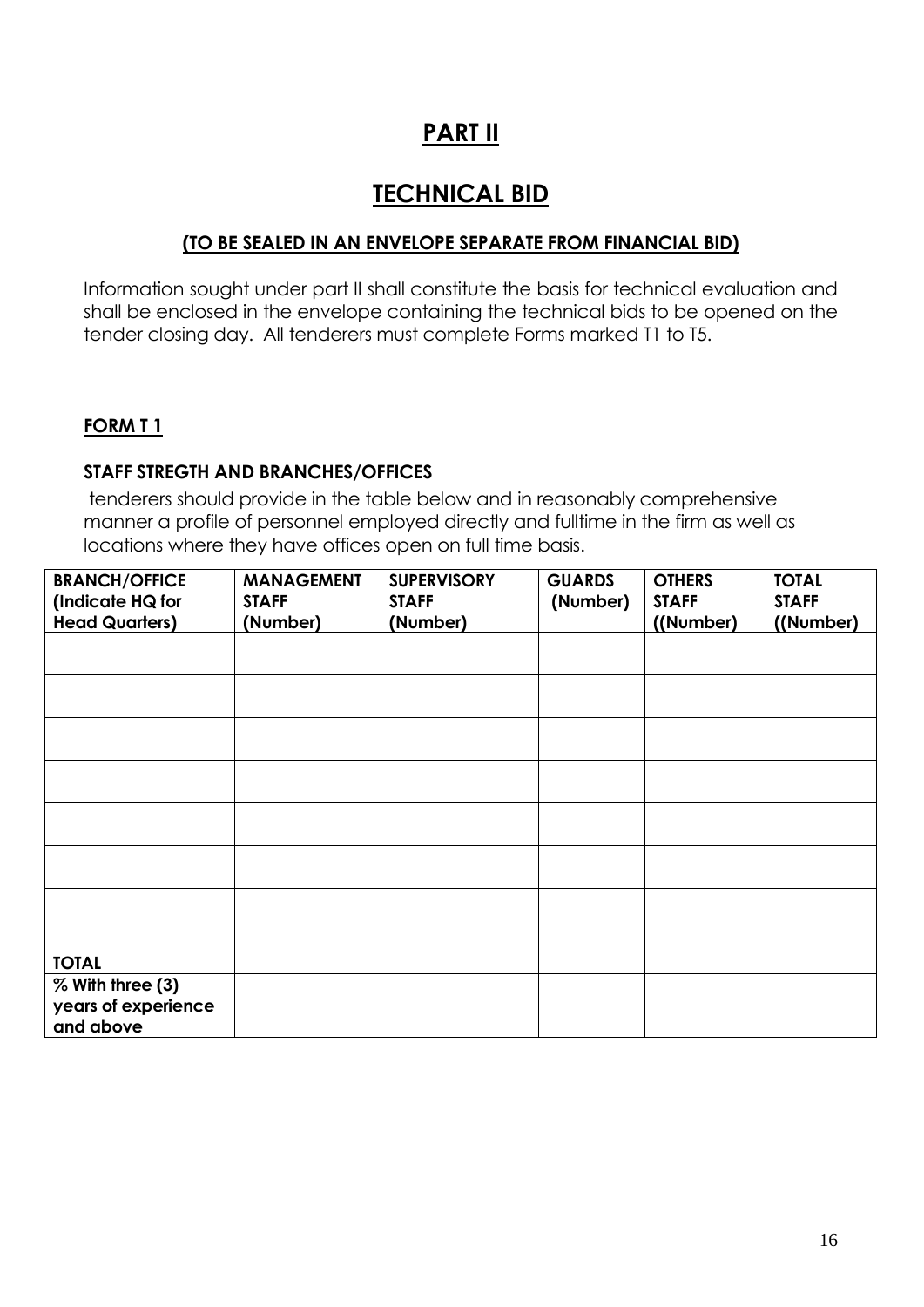# **ORGANIZATIONAL STRUCTURE**

A clear depiction of tenderers Organizational Structure on a form to be labelled by the tenderer as Form T 2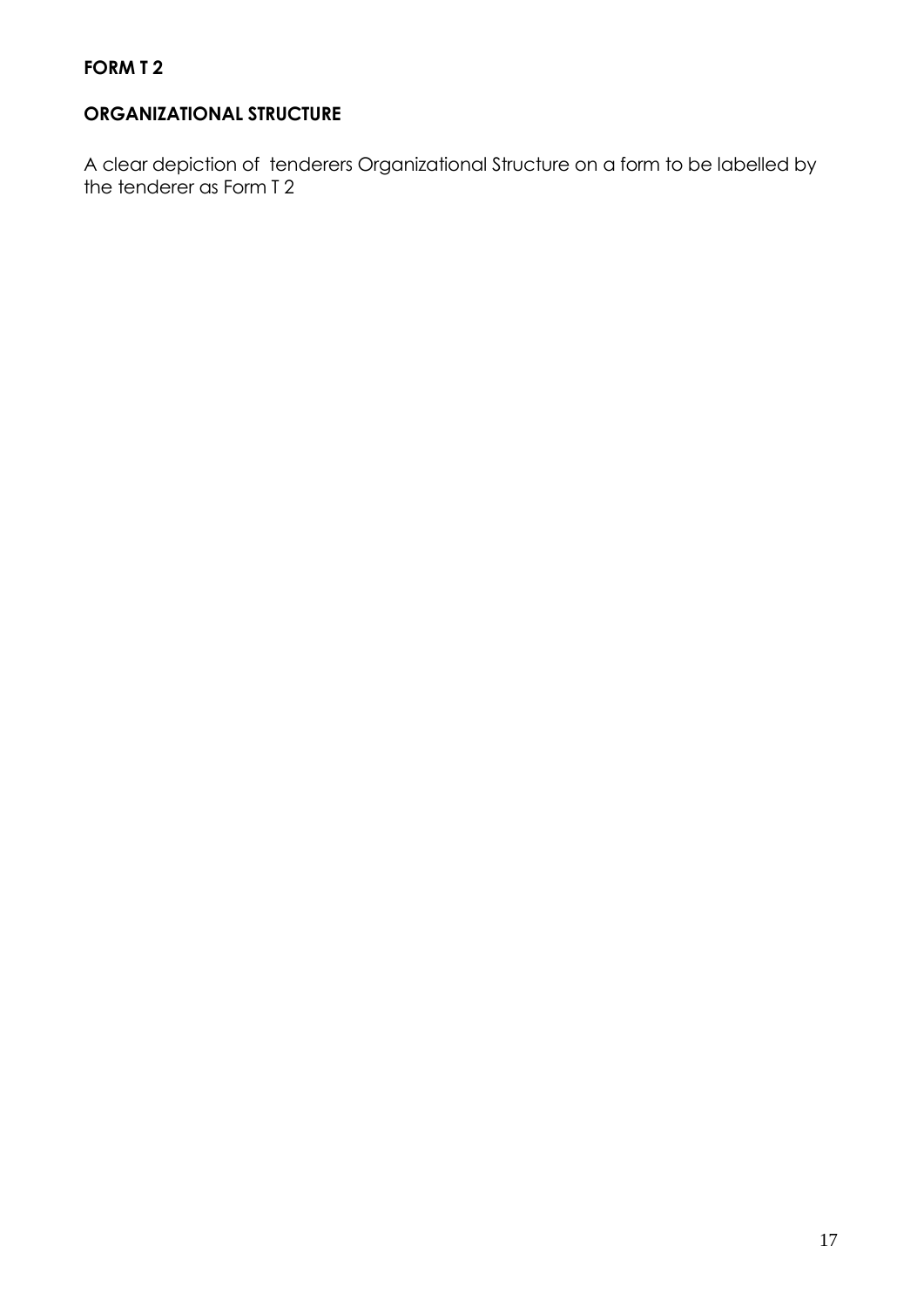## **FORM T3**

# **QUALITY DECLARATION**

- a) We declare that all guards proposed to be posted shall be literate, capable of maintaining multi registers, disciplined, smart and honest.
- b) We declare that if engaged to provide services to NMK, we shall provide all the guards deployed in NMK premises with standard equipments and provisions necessary for effectively carrying out their duties such as neat uniforms, whistles, necessary protection equipment etc.
- c) We declare that in the event that we are contracted to provide the tendered services, we shall indemnify NMK against theft arising from our guards' direct involvement, negligence, omission, commission or any other act leading to loss of NMK's property or can be interpreted to have led to loss of the property.
- d) We declare that in the event that we are awarded the tender we shall at all given times follow lawful instructions of NMK authorized officers and that we shall ensure all our guards deployed at NMK premises do so too.

# e) **Confirmation of declaration**

We/I the undersigned having the authority to commit Ms……………………………………………………………………………………….. a firm offering security services do hereby confirm that we shall abide by the above declaration if we are awarded the tender.

| <b>Date</b>                  |  |
|------------------------------|--|
| Signed                       |  |
| <b>Full name</b>             |  |
| <b>Official Rubber Stamp</b> |  |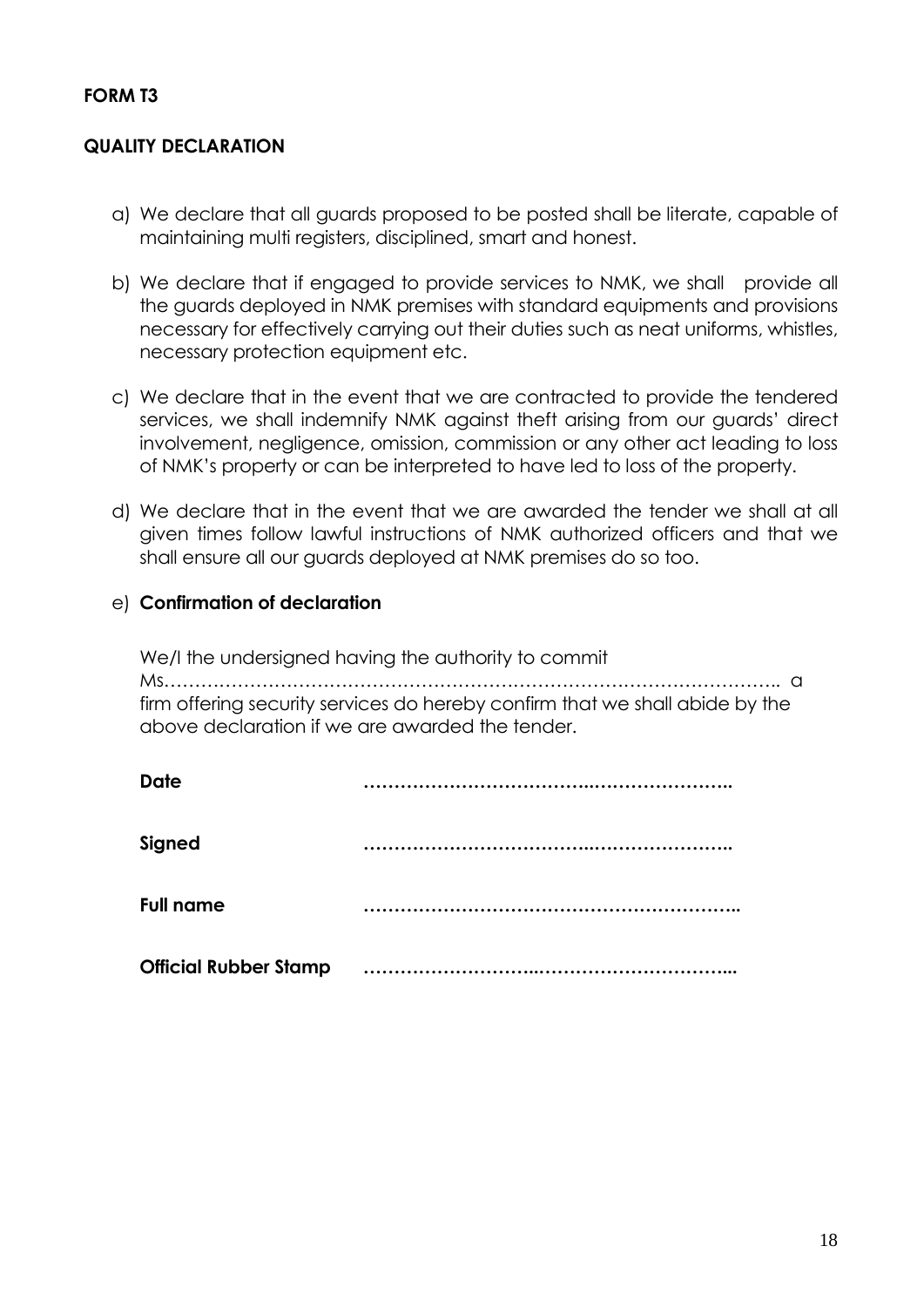# **CONFIDENTIAL BUSINESS QUESTIONNAIRE FORM**

For purposes of participating in this Tender, you are required to give the full particulars and disclosures sought for in this Business Questionnaire, as far as it is applicable to your firm's type of business.

# **GENERAL INFORMATION**

| $\alpha$      |                                                                        |  |  |  |  |
|---------------|------------------------------------------------------------------------|--|--|--|--|
| b)            |                                                                        |  |  |  |  |
| $\circ$       |                                                                        |  |  |  |  |
| d)            |                                                                        |  |  |  |  |
| $\Theta$      |                                                                        |  |  |  |  |
| f)            |                                                                        |  |  |  |  |
| $\mathcal{G}$ |                                                                        |  |  |  |  |
| h)            | If rented/leased confirm that rent is either update or in arrears:     |  |  |  |  |
|               |                                                                        |  |  |  |  |
| i)            |                                                                        |  |  |  |  |
| j)            |                                                                        |  |  |  |  |
| k)            | Maximum value of Business that you can handle at any one time Kshs:    |  |  |  |  |
| $\mathsf{I}$  |                                                                        |  |  |  |  |
| m)            | Other obligatory declarations (e.g. Personal Income Tax Number - PIN): |  |  |  |  |
| n)            | Has your Company at any one time been unable to perform on award of a  |  |  |  |  |
|               |                                                                        |  |  |  |  |
|               | Tick $(\sqrt{})$ whichever applicable                                  |  |  |  |  |
|               | If Yes explain                                                         |  |  |  |  |
|               |                                                                        |  |  |  |  |
|               |                                                                        |  |  |  |  |
|               |                                                                        |  |  |  |  |
|               |                                                                        |  |  |  |  |
| $\bigcirc$    | Does your firm run Courier services                                    |  |  |  |  |
|               | (Tick where appropriate)<br><b>YES</b><br>NO.                          |  |  |  |  |
|               | If Yes state the exact Business name of the service provider           |  |  |  |  |
|               |                                                                        |  |  |  |  |
|               |                                                                        |  |  |  |  |
|               |                                                                        |  |  |  |  |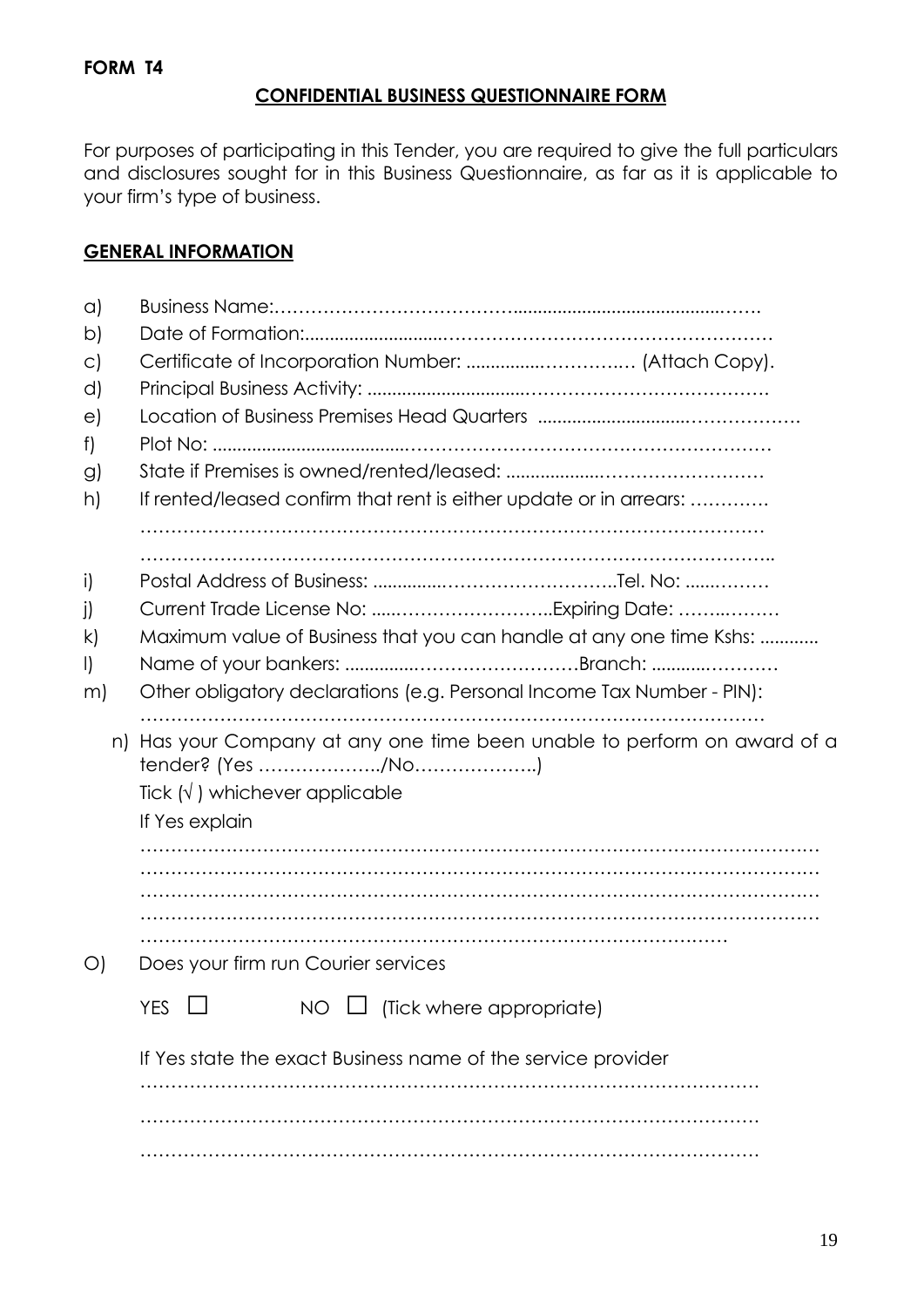## **BUSINESS PARTICULARS**

# **(A) - Sole Proprietor (if applicable)**

- i) Your name in full:.................…………………………….Age:........……………….
- ii) Nationality.............……………………ID Card/Passport No:.....……………

# **(B) – Partnership (if applicable)**

Details of all Partners are as follows:-

|         | <b>Name</b>                                                             | <b>Nationality</b>     | Citizenship    | <b>Shares</b>       |
|---------|-------------------------------------------------------------------------|------------------------|----------------|---------------------|
|         |                                                                         |                        | <b>Details</b> |                     |
| 1       |                                                                         |                        |                |                     |
| 2.      |                                                                         |                        |                |                     |
| 3.      |                                                                         |                        |                |                     |
| 4.      |                                                                         |                        |                |                     |
| 5.      |                                                                         |                        |                |                     |
| (C)     | - Limited Liability Company/Corporation                                 |                        |                |                     |
| a)      |                                                                         |                        |                |                     |
| b)      | State the nominal and issued capital of company -                       |                        |                |                     |
|         | i)                                                                      |                        |                |                     |
|         | ii)                                                                     |                        |                |                     |
| $\circ$ |                                                                         |                        |                |                     |
| d)      | State last date Annual Returns were submitted to Registrar of Companies |                        |                |                     |
|         |                                                                         |                        |                |                     |
| e)      | If State Corporation, state Act of Incorporation                        |                        |                |                     |
|         |                                                                         |                        |                |                     |
| f)      | Give details of all Directors as follows:-                              |                        |                |                     |
|         |                                                                         |                        |                | <b>Shares held</b>  |
|         | Name                                                                    | NationalityCitizenshin |                | Common <sub>W</sub> |

|    | <b>NationalityCitizenship</b> |   | _Company |
|----|-------------------------------|---|----------|
|    |                               |   |          |
| 2. |                               |   | .        |
| 3. |                               |   |          |
| 4. |                               |   | .        |
| 5. |                               | . | .        |

# **(D)- Associated/Subsidiary Companies**

Provide details of other business firms that your company has interests in.

|               | <b>Name of Company</b> | <b>Number of Shares</b> |
|---------------|------------------------|-------------------------|
|               |                        | Owned                   |
|               |                        |                         |
| $\mathcal{D}$ |                        |                         |
| 3             |                        |                         |
|               |                        |                         |
| 5             | .                      |                         |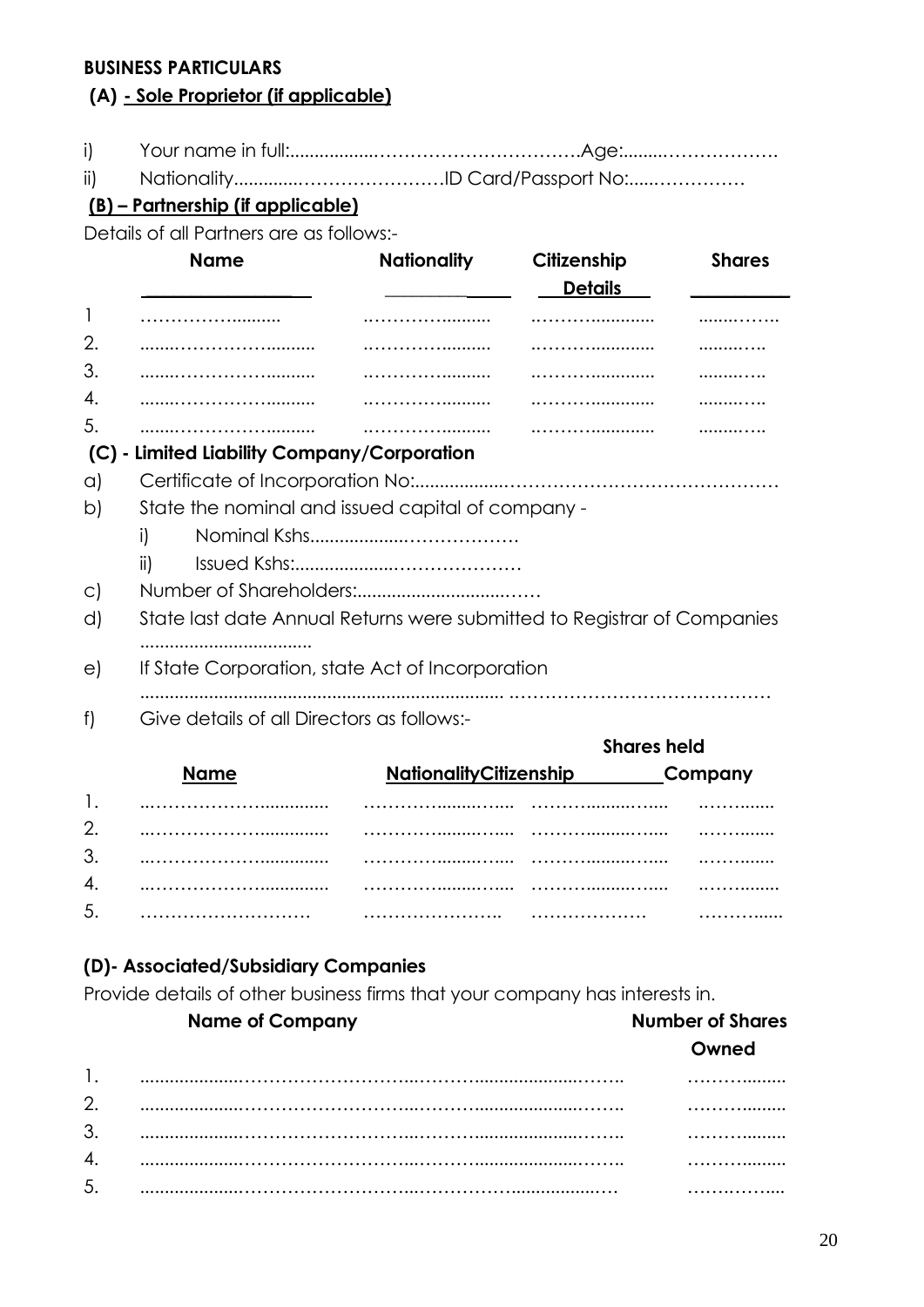# **(E)- Areas of interest/specialization**

Based on your business operations, please specify areas of specialization in e.g Residential Guards, Cash in transit services, Parcel and Courier Services , Alarm backup services etc.

# **(F)- Track Record Reference**

Please specify names of at least five (5) major companies/corporations with whom you have conducted/or have been conducting or has conducted similar business with in year 2019, 2020 and 2021.

| Name of Company/<br><b>Corporation etc</b> |  | <b>Value of Business</b> |      |      |
|--------------------------------------------|--|--------------------------|------|------|
|                                            |  | <b>Transacted</b>        |      |      |
|                                            |  | 2019                     | 2020 | 2021 |
|                                            |  |                          | .    |      |
| 2.                                         |  |                          | .    | .    |
| 3.                                         |  | .                        |      |      |
| 4.                                         |  | .                        |      |      |
| 5.                                         |  | .                        | .    | .    |
| 6.                                         |  | .                        | .    |      |

# **(G) Past Business with NMK**

- a) Have you ever been engaged by NMK to provide services similar to the ones being tendered for now:
	-

 $YES \quad \Box \quad \quad NO \quad \Box \quad (Tick where appropriate)$ 

b) If yes , has there been any occasion when your services were terminated before the expiry of the contract?

|                 | YFS II | $NO \square$ (Tick where appropriate) |
|-----------------|--------|---------------------------------------|
| If yes, explain |        |                                       |
|                 |        |                                       |
|                 |        |                                       |

**(H)- Confirmation of declarations made**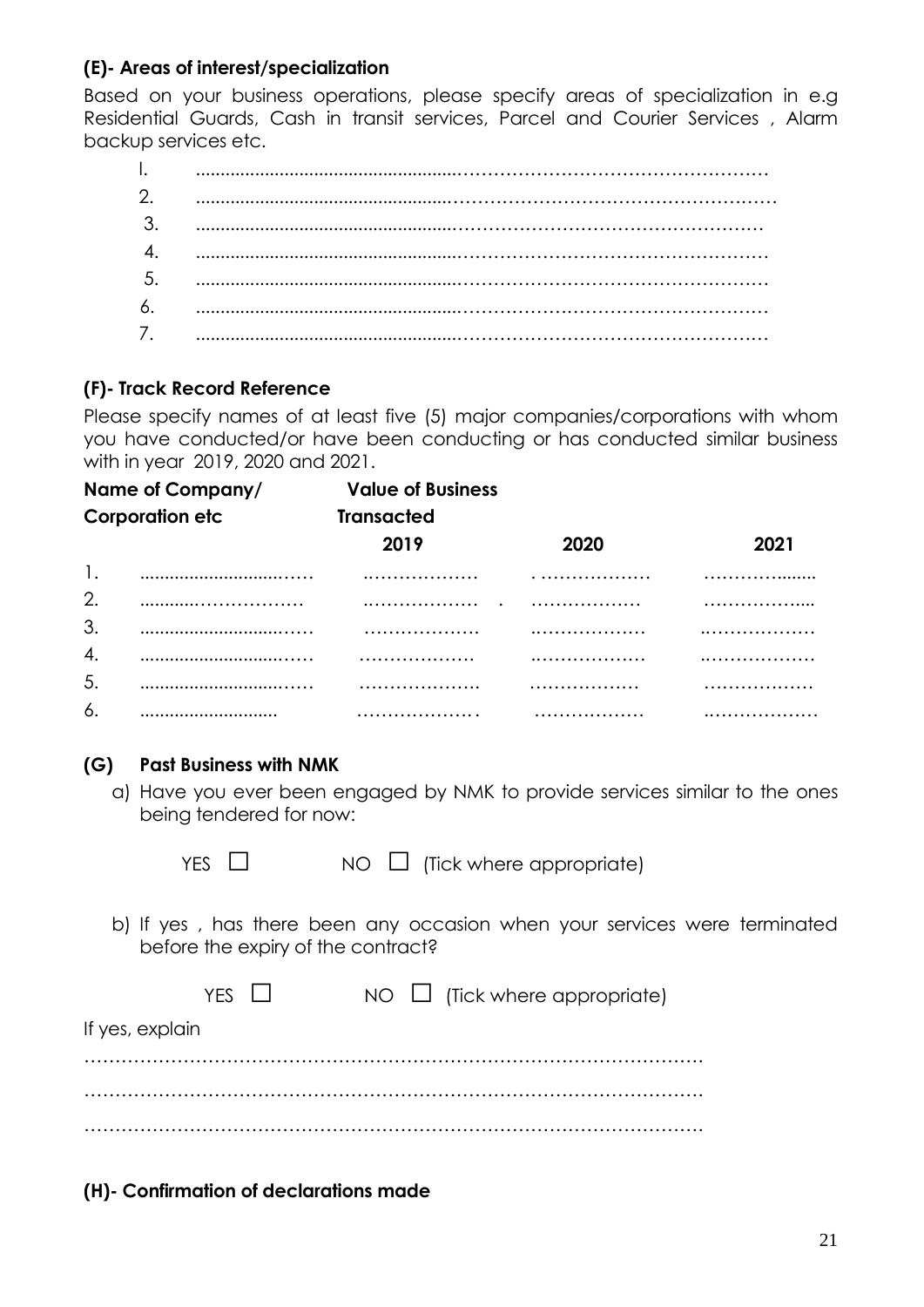I/We the undersigned certify that the information given in this form is true to the best of my/our belief and knowledge.

|--|--|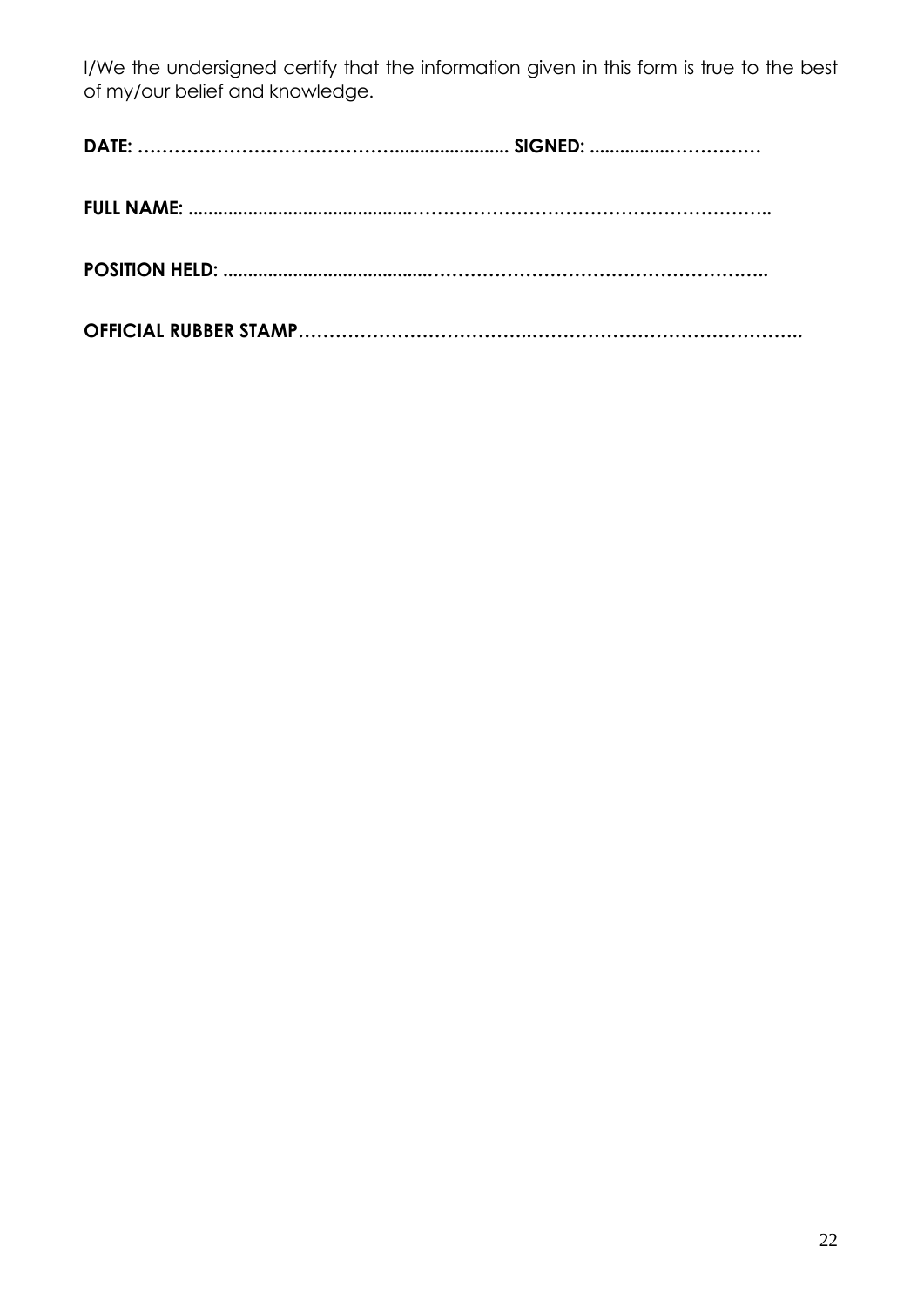# **FORM T5**

# **RELEVANT ASSETS DECLATION**

Tenderers are required to provide information on assets as hereunder

1. Entire fleet of vehicles/cycles available to the firm in number

| <b>Type</b> |                  | <b>Number</b> |
|-------------|------------------|---------------|
|             | i) Bicycles      |               |
|             | ii) Motor Cycles |               |
| iii)        | Motor Vehicles   |               |

For motor vehicles deployed for operations (non personal non management) list a maximum of ten (10) of them preferably of differentiated specialization eg. Armoured, ordinary, four wheel, alarm response etc.

| 2. | <b>Operational Motor Vehicles</b><br><b>Make and Registration</b> | Description of<br>use/specification |
|----|-------------------------------------------------------------------|-------------------------------------|
|    |                                                                   |                                     |
|    |                                                                   |                                     |
|    |                                                                   |                                     |
|    |                                                                   |                                     |
|    |                                                                   |                                     |
|    |                                                                   |                                     |
|    |                                                                   |                                     |
|    |                                                                   |                                     |
|    |                                                                   |                                     |

- 3. Describe your Alarm Supported Response capability including locations where you have this capability
	- a) Description of Capability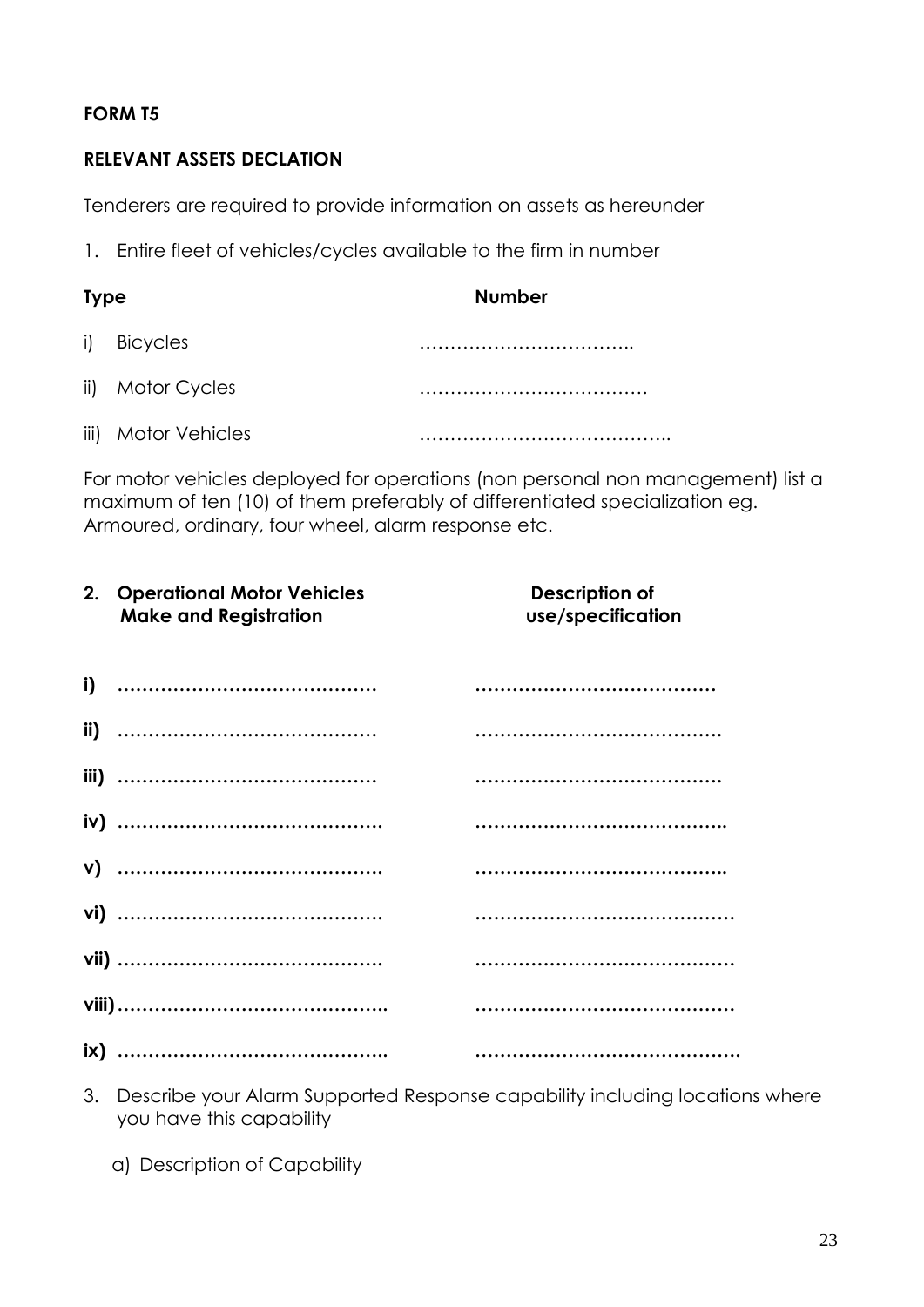| b) Location where you have this capability                                                                           |
|----------------------------------------------------------------------------------------------------------------------|
| <b>Town/Location</b>                                                                                                 |
|                                                                                                                      |
| 4. Is your firm in a position to within short notice avail tracking dogs?                                            |
| YES $\Box$<br>(Tick where appropriate)<br>NO                                                                         |
| If yes, indicate if they would be hired or owned by your firm                                                        |
|                                                                                                                      |
| 5. Do you operate own training school                                                                                |
| YES $\Box$<br>(Tick where appropriate)<br>NO.                                                                        |
| If yes, describe the facilities available and give location.                                                         |
| 6. Confirmation of declarations made                                                                                 |
| I/We the undersigned certify that the information given above is true to the best of<br>my/our belief and knowledge. |
|                                                                                                                      |
|                                                                                                                      |
|                                                                                                                      |
|                                                                                                                      |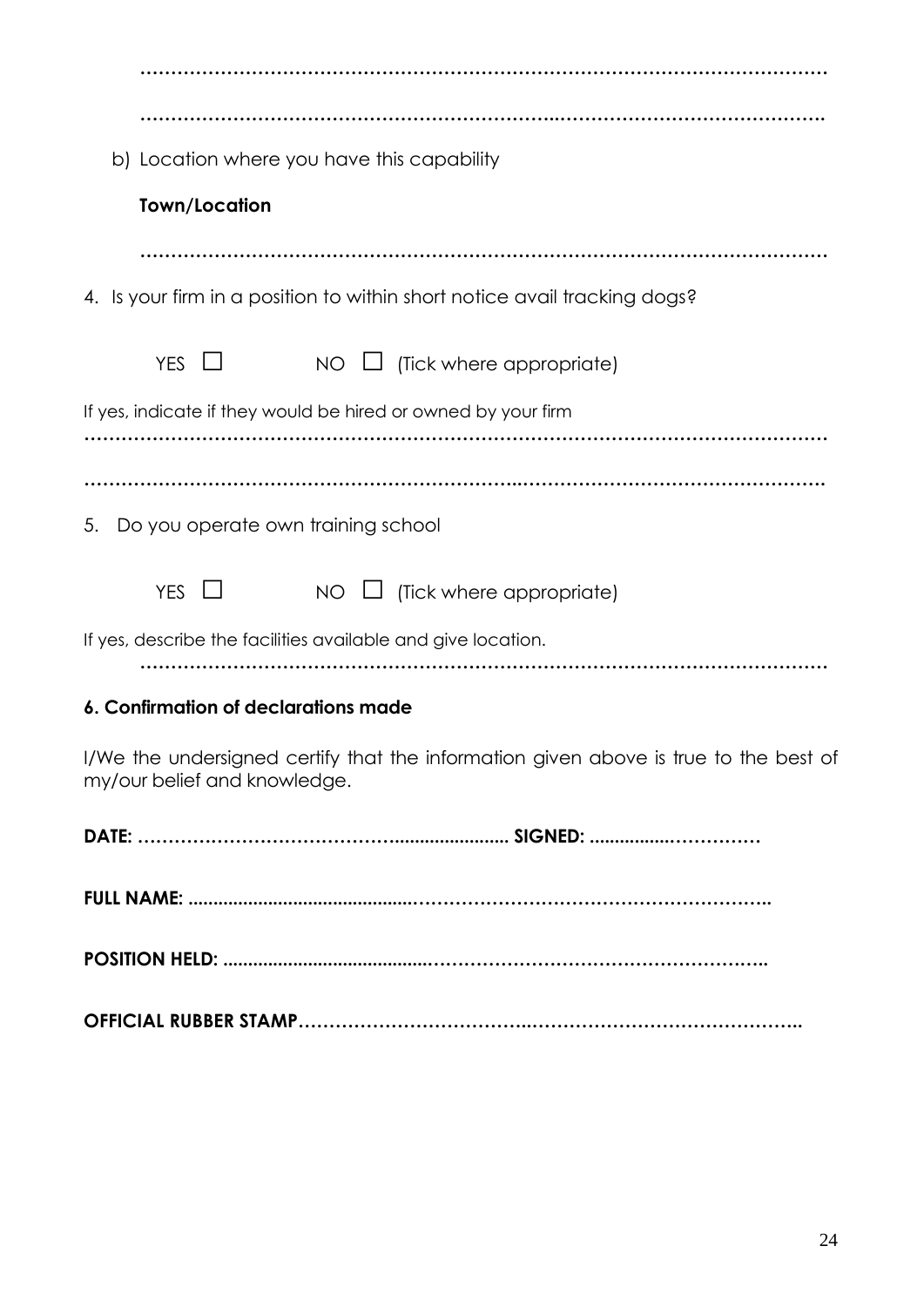# FORM T6

# *SELF DECLARATION THAT THE PERSON/TENDERER IS NOT DEBARRED IN THE MATTER OF THE PUBLIC PROCUREMENT AND ASSET DISPOSAL ACT 2015*

**I, ……………………………………., of Post Office Box …….………………………. being a resident of ………………………………….. in the Republic of ……………………………. do hereby make a statement as follows:-**

- 1. THAT I am the Company Secretary/ Chief Executive/ Managing Director /Principal Officer/Director of ………....……………………………….. *(Insert name of the Company)* who is a Bidder in respect of **Tender No.** ………………….. for........................................................ *(Insert tender title/description)* for …………………….. *(Insert name of National Museums of Kenya)* and duly authorized and competent to make this statement.
- 2. THAT the aforesaid Bidder, its Directors and subcontractors have not been debarred from participating in procurement proceeding under Part IV of the Act.
- 3. THAT what is deponed to herein above is true to the best of my knowledge, information and belief.

| Τi <del>l</del> lο.<br>IIIE | (Signature) |  |
|-----------------------------|-------------|--|

**Bidder Official Stamp**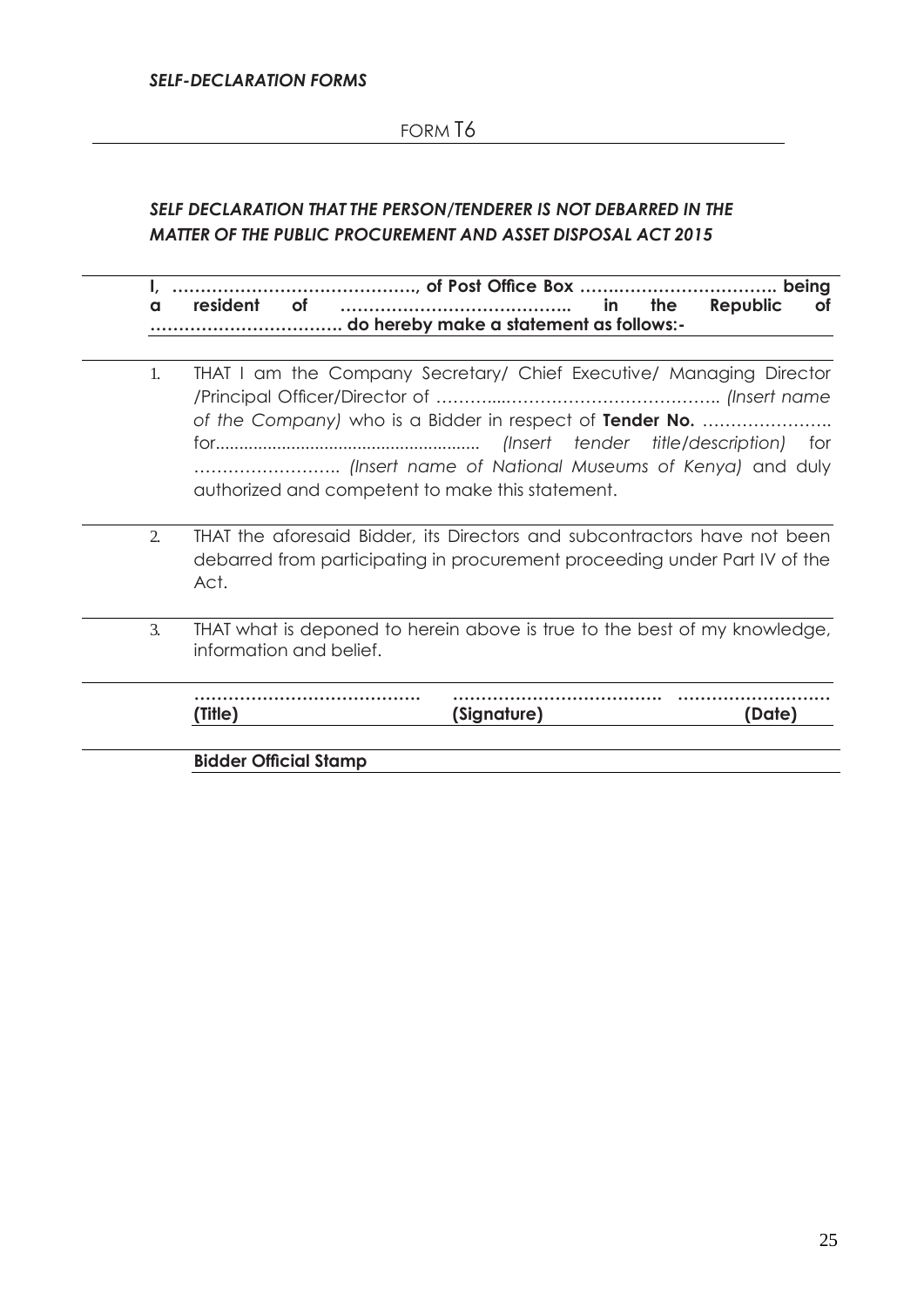# *SELF DECLARATION THAT THE TENDERER WILL NOT ENGAGE IN ANY CORRUPT OR FRAUDULENT PRACTICE.*

**I, ……………………………......................................………. of P. O. Box ………………………. being a resident of**

**………………………………….. in the Republic of ………………. do hereby make a statement as follows: -**

- 1. THAT I am the Chief Executive/Managing Director/Principal Officer/ Director of......……….... .................................................. *(Insert name of the Company)* who is a Bidder in respect of **Tender No. …………………..** for ……………………. (Insert tender title/description) for ……………… *(Insert name of National Museums of Kenya)* and duly authorized and competent to make this statement.
- 2. THAT the aforesaid Bidder, its servants and/or agents /subcontractors will not engage in any corrupt or fraudulent practice and has not been requested to pay any inducement to any member of the Board, Management, Staff and /or employees and /or agents of……………………. *(Insert name of National Museums of Kenya)* which is National Museums of Kenya.
- 3. THAT the aforesaid Bidder, its servants and/or agents /subcontractors have not offered any inducement to any member of the Board, Management, Staff and /or employees and /or agents of……………………. *(Name of National Museums of Kenya)*.
- 4. THAT the aforesaid Bidder will not engage /has not engaged in any corrosive practice with other bidders participating in the subject tender
- 5. THAT what is deponed to herein above is true to the best of my knowledge, information and belief.

|         | . |
|---------|---|
| 'Sianat |   |

#### **Bidder Official Stamp**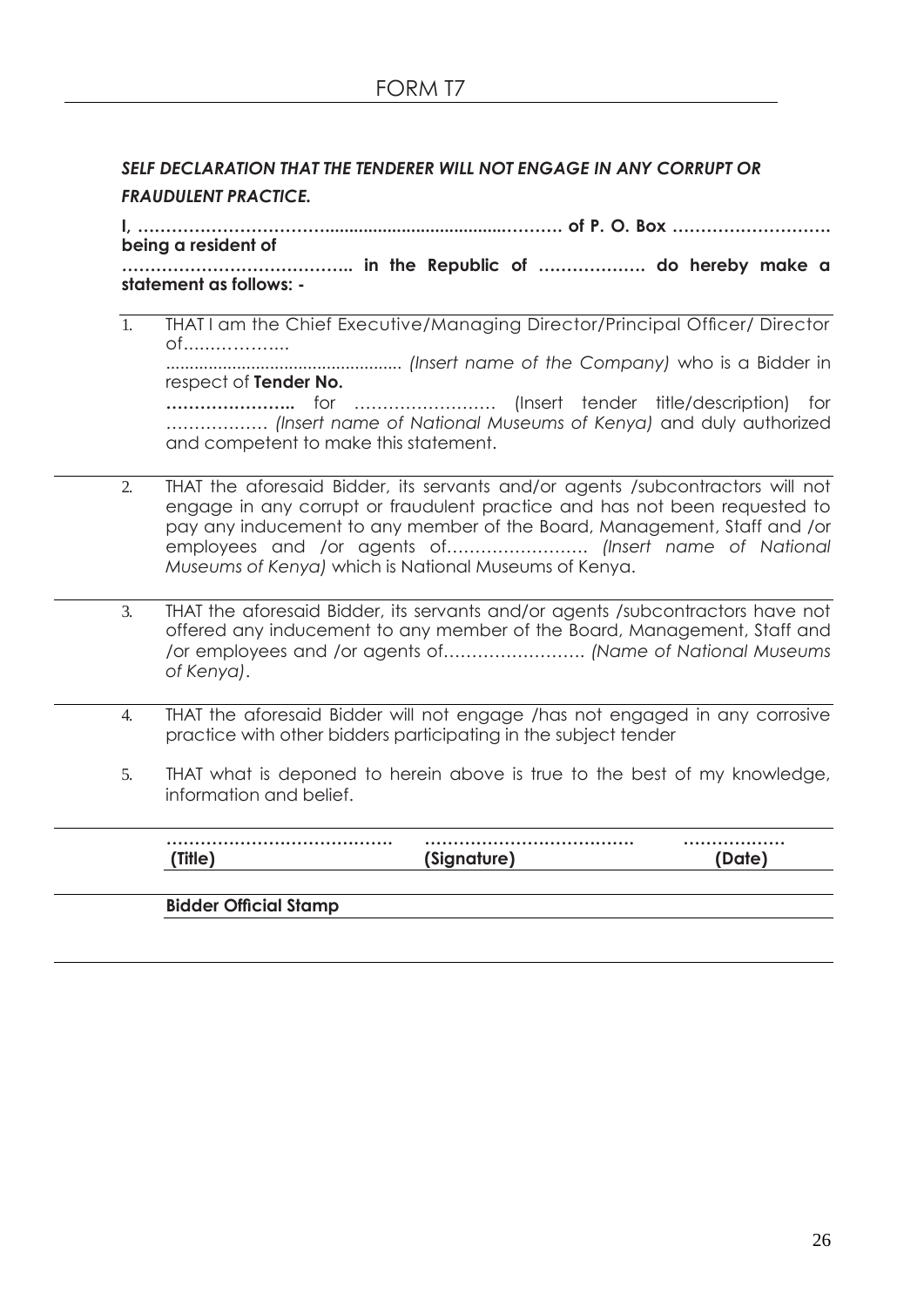#### *FORM T8:*

#### *DECLARATION AND COMMITMENT TO THE CODE OF ETHICS*

**I, ......................................................................................................(person) on behalf of** *(Name of the Business/ Company/ Firm***) ……………………………………………………. declare that I have read and fully understood the contents of the Public Procurement & Asset Disposal Act, 2015, Regulations and the Code of Ethics for persons participating in Public Procurement and Asset Disposal and my responsibilities under the Code.**

**I do hereby commit to abide by the provisions of the Code of Ethics for persons participating in Public Procurement and Asset Disposal.**

| (Company Seal/ Rubber Stamp where applicable) |
|-----------------------------------------------|
|                                               |
|                                               |
|                                               |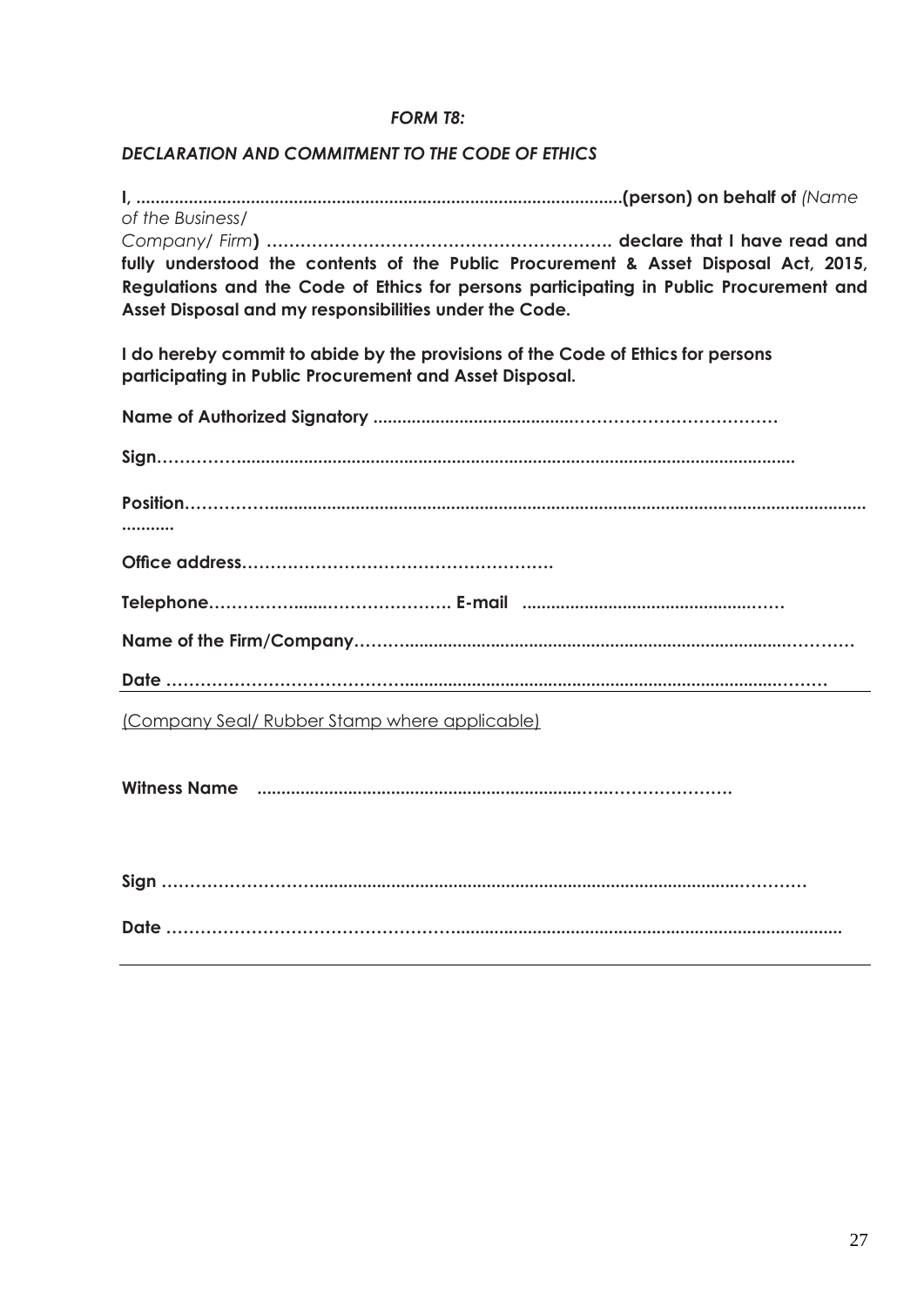#### Purpose

The Government of Kenya's Anti-Corruption and Economic Crime laws and their sanction's policies and procedures, Public Procurement and Asset Disposal Act *(no. 33 of 2015)* and its Regulation, and any other Kenya's Acts or Regulations related to Fraud and Corruption, and similar offences, shall apply with respect to Public Procurement Processes and Contracts that are governed by the laws of Kenya.

#### **2.** Requirements

The Government of Kenya requires that all parties including Procuring Entities, Tenderers, (applicants/proposers), Consultants, Contractors and Suppliers; any Sub-contractors, Sub-consultants, Service providers or Suppliers; any Agents(whether declared or not); and any of their Personnel, involved and engaged in procurement under Kenya's Laws and Regulation, observe the highest standard of ethics during the procurement process, selection and contract execution of all contracts, and refrain from Fraud and Corruption and fully comply with Kenya's laws and Regulations as per paragraphs1.1above.

Kenya's public procurement and asset disposal act *(no. 33 of 2015)*  under Section 66 describes rules to be followed and actions to be taken in dealing with Corrupt, Coercive, Obstructive, Collusive or Fraudulent practices, and Conflicts of Interest in procurement including consequences for offences committed. A few of the provisions noted below highlight Kenya's policy of no tolerance for such practices and behavior:

- i) A person to whom this Act applies shall not be involved in any corrupt, coercive, obstructive, collusive or fraudulent practice; or conflicts of interest in any procurement or asset disposal proceeding;
- ii) A person referred to under subsection (1) who contravenes the provisions of that sub-section commits an offence;
- iii) Without limiting the generality of the subsection (1) and (2), the person shall be:
	- a) disqualified from entering into a contract for a procurement or asset disposal proceeding; or
	- b) if a contract has already been entered into with the person, the contract shall be voidable;
- iv) The voiding of a contract by National Museums of Kenya under subsection (7) does not limit any legal remedy National Museums of Kenya may have;
- v) An employee or agent of National Museums of Kenya or a member of the Board or committee of National Museums of Kenya who has a conflict of interest with respect to a procurement
	- a) Shall not take part in the procurement proceedings;
	- b) shall not, after a procurement contract has been entered into, take part in any decision relating to the procurement or contract; and
	- c) shall not be a subcontractor for the tenderer to whom was awarded contract, or a member of the group of tenderers of whom the contract was awarded, but the subcontractor appointed shall meet all the requirements of this Act.
- vi) An employee, agent or member described in subsection (1) who refrains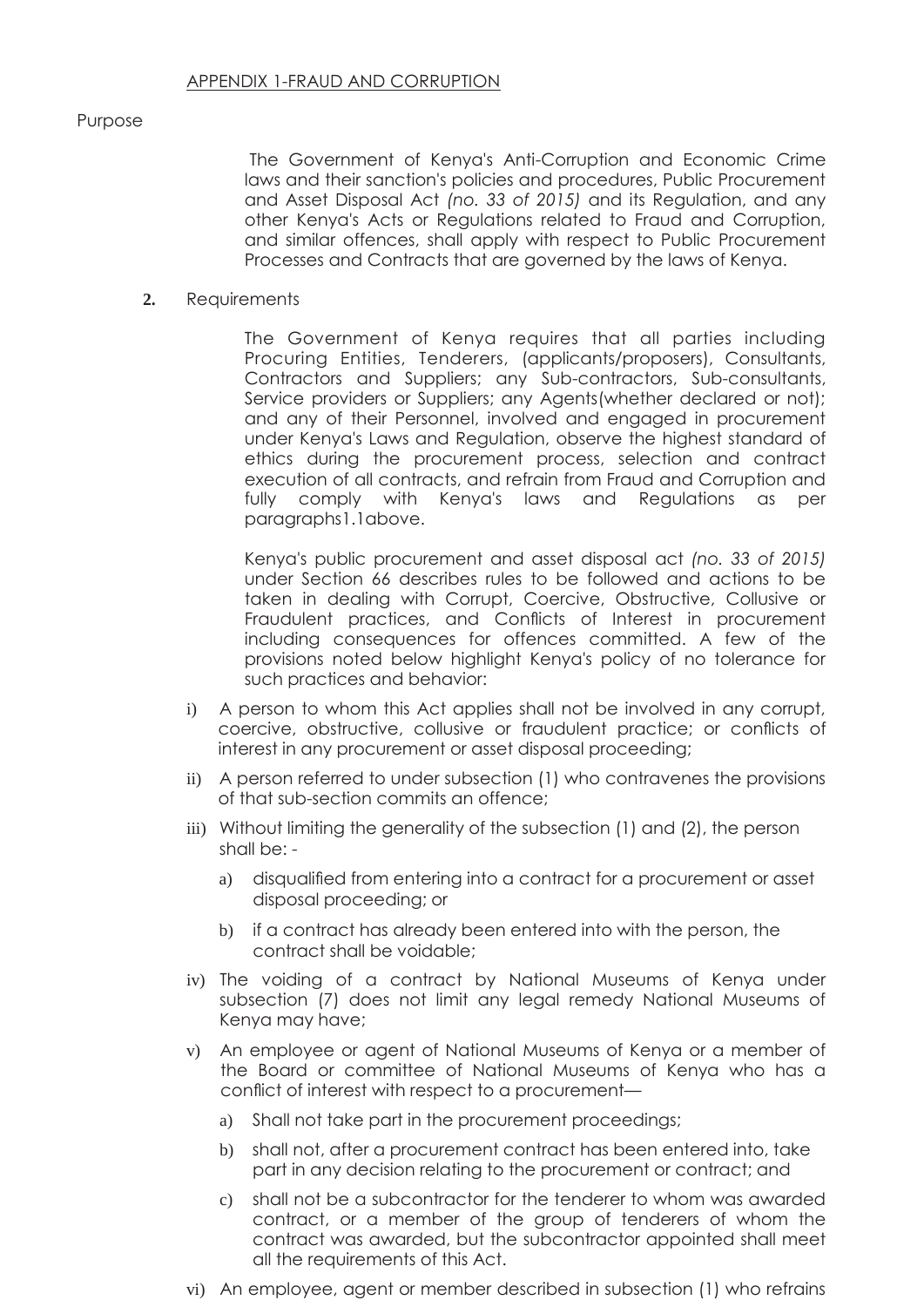from doing anything prohibited under that subsection, but for that subsection, would have been within his or her duties shall disclose the conflict of interest to National Museums of Kenya;

vii) If a person contravenes subsection (1) with respect to a conflict of interest described in subsection (5)(a) and the contract is awarded to the person or his relative or to another person in whom one of them had a direct or indirect pecuniary interest, the contract shall be terminated and all costs incurred by the public entity shall be made good by the awarding officer. Etc.

In compliance with Kenya's laws, regulations and policies mentioned above, National Museums of Kenya:

- a) Defines broadly, for the purposes of the above provisions, the terms set forth below as follows:
	- i) "corrupt practice" is the offering, giving, receiving, or soliciting, directly or indirectly, of anything of value to influence improperly the actions of another party;
	- ii) "fraudulent practice" is any act or omission, including misrepresentation, that knowingly or recklessly misleads, or attempts to mislead, a party to obtain financial or other benefit or to avoid an obligation;
	- iii) "collusive practice" is an arrangement between two or more parties designed to achieve an improper purpose, including to influence improperly the actions of another party;
	- iv) "coercive practice" is impairing or harming, or threatening to impair or harm, directly or indirectly, any party or the property of the party to influence improperly the actions of a party;
	- v) "obstructive practice" is:
- Deliberately destroying, falsifying, altering, or concealing of evidence material to the investigation or making false statements to investigators in order to materially impede investigation by Public Procurement Regulatory Authority (PPRA) or any other appropriate authority appointed by Government of Kenya into allegations of a corrupt, fraudulent, coercive, or collusive practice; and/ or threatening, harassing, or intimidating any party to prevent it from disclosing its knowledge of matters relevant to the investigation or from pursuing the investigation; or
- acts intended to materially impede the exercise of the PPRA's or the appointed authority's inspectionandauditrightsprovidedforunderparagraph2.3e. below.
- b) Defines more specifically, in accordance with the above procurement Act provisions set forth for fraudulent and collusive practices as follows:

**"fraudulent practice" includes a misrepresentation of fact in order to influence a procurement or disposal process or the exercise of a contract to the detriment of National Museums of Kenya or the tenderer or the contractor, and includes collusive practices amongst tenderers prior to or after tender submission designed to establish tender prices at artificial non-competitive levels and to deprive National Museums of Kenya of the benefits of free and open competition.**

c) Rejects a proposal for award $^{\dagger}$ of a contract if PPR A determines that the firm or individual recommended for award, any of its personnel, or its agents, or its sub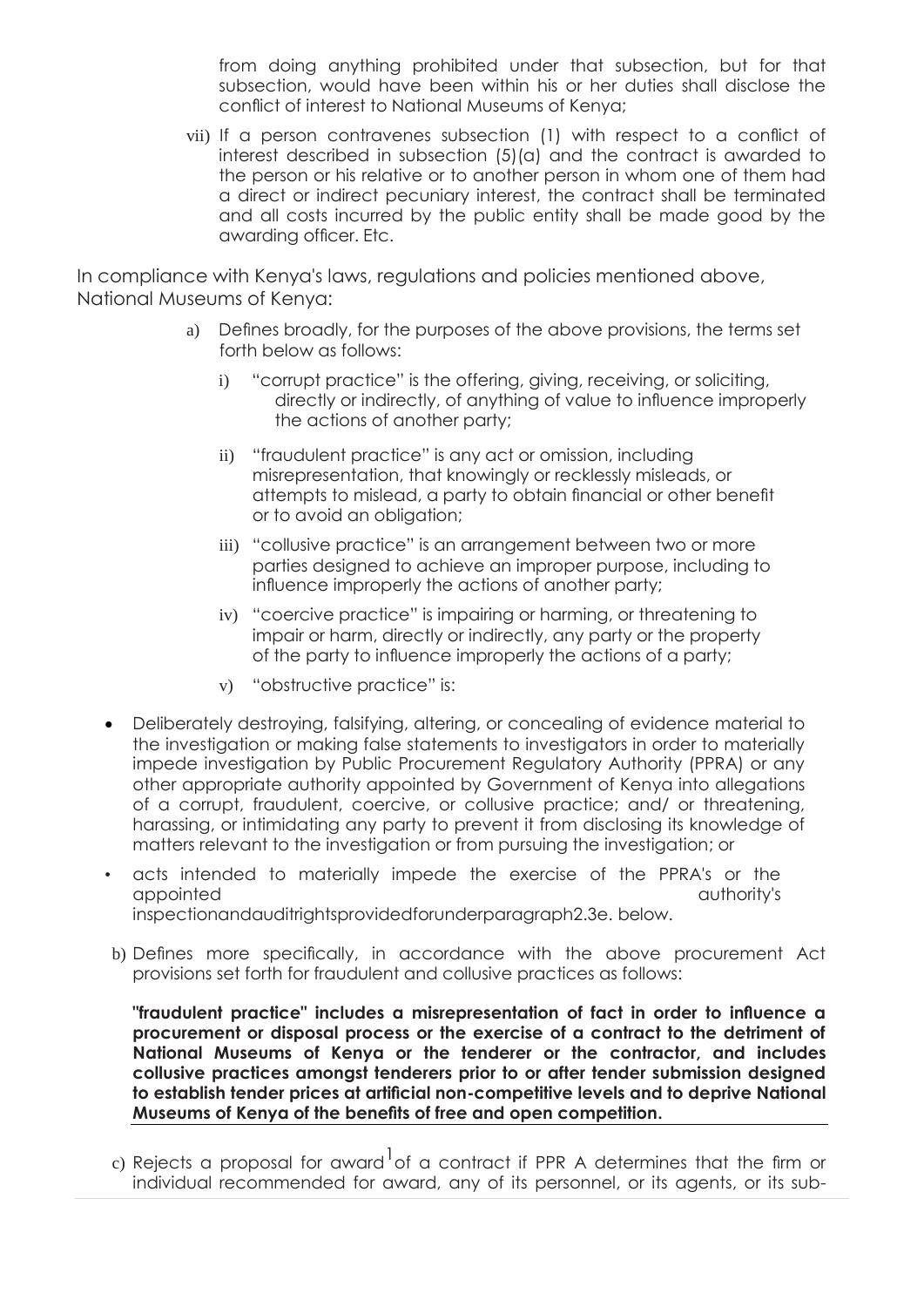consultants, sub-contractors, service providers, suppliers and/ or their employees, has, directly or indirectly, engaged in corrupt, fraudulent, collusive, coercive, or obstructive practices in competing for the contract in question;

- d) Pursuant to the Kenya's above stated Acts and Regulations, may sanction or debar or recommend to appropriate authority (I e s) for sanctioning and debarment of a firm or individual, as applicable under the Acts and Regulations;
- e) Requires that a clause be included in Tender documents and Request for Proposal documents requiring(i) Tenderers (applicants/proposers), Consultants, Contractors, and Suppliers, and their Sub-contractors, Sub- consultants, Service providers, Suppliers, Agents personnel, permit the PPRA or any other appropriate authority appointed by Government of Kenya to inspect<sup>2</sup>all accounts, records and other documents relating to the procurement process, selection and/or contract execution, and to have them audited by auditors appointed by the PPRA or any other appropriate authority appointed by Government of Kenya; and
- f) Pursuant to Section 62 of the above Act, requires Applicants/Tenderers to submit along with their Applications/Tenders/Proposals a "Self-Declaration Form" as included in the procurement document declaring that they and all parties involved in the procurement process and contract execution have not engaged/will not engage in any corrupt or fraudulent practices.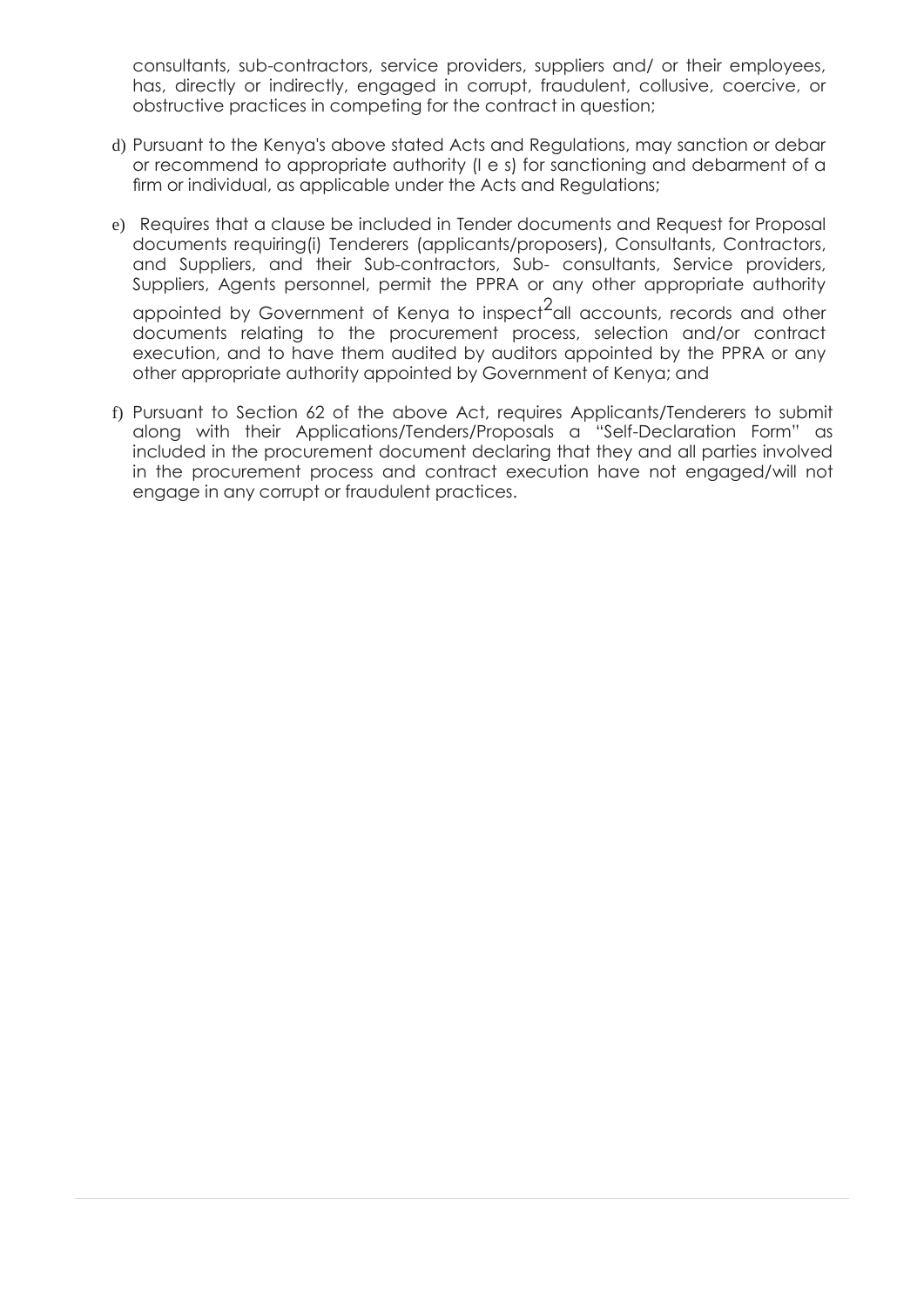# **PART III**

# **FINANCIAL BID**

# **(To be enclosed in a separate envelop from the Technical bid)**

Tenderers shall place their financial bid in the form provided hereafter for each class of cluster where an offer has been placed. Where a tenderer has not placed an offer in the technical part for the corresponding class of clusters, the tenderer shall mark N/A in the table corresponding to the class of cluster.

The tenderer finally summarise all the financial bids in each specific class of cluster in the table provided and marked Form F1. Note that all the forms including all those marked Not Applicable N/A must be forwarded together with the financial bids.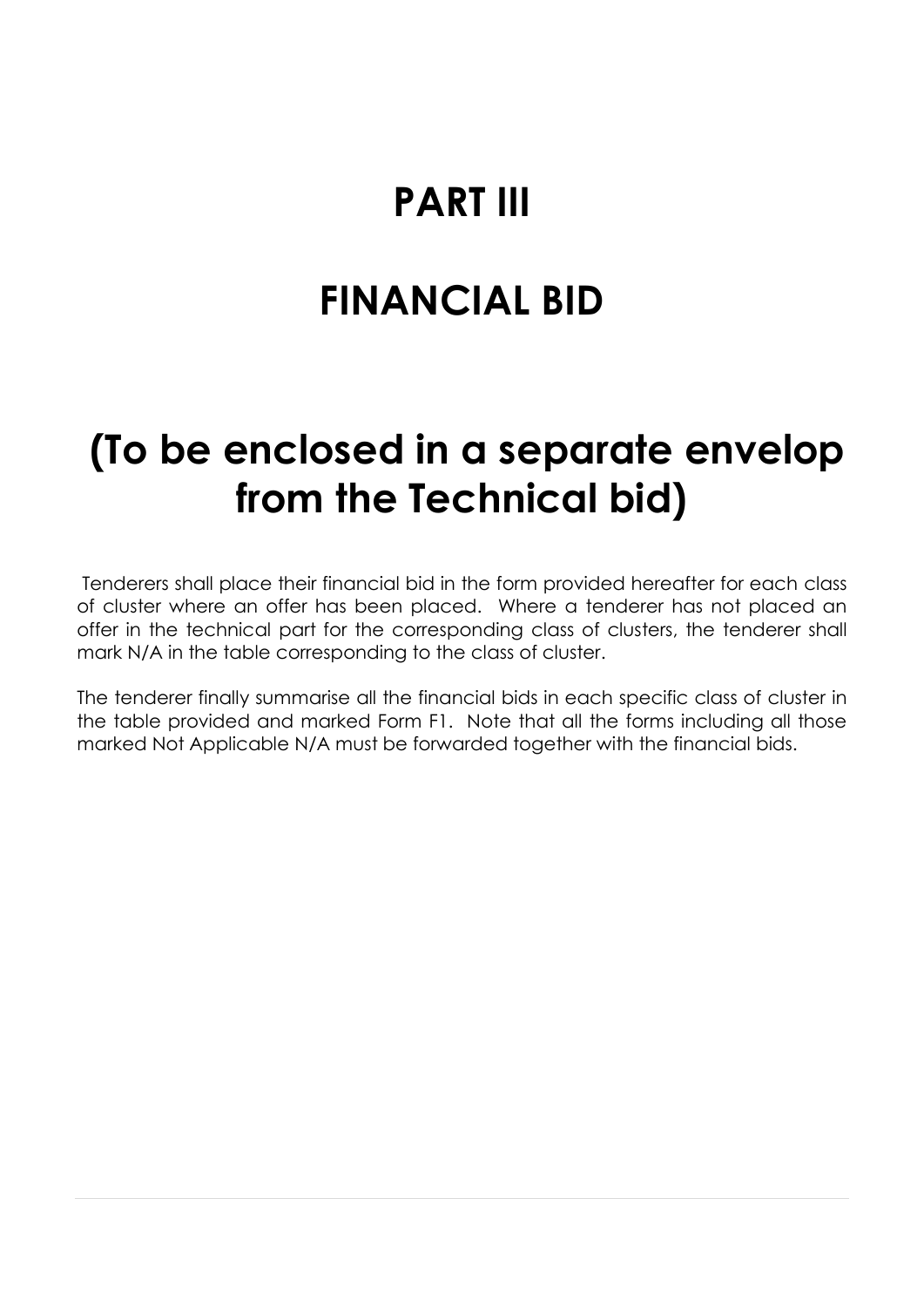# **FINACIAL BID**

#### **FORM 1- DESCRIPTION OF SERVICES AND PRICE SCHEDULE**

#### **1. National Museum Kenya Headquarters'**

|                | Item description       | <b>No. of Guards</b><br>required | <b>Monthly</b><br>charges Per<br><b>Guard (Kshs)</b> | <b>Total</b><br>Monthly<br>charges<br><b>Per Guards</b><br>(Kshs) |
|----------------|------------------------|----------------------------------|------------------------------------------------------|-------------------------------------------------------------------|
|                | Security guards        | 15                               |                                                      |                                                                   |
| $\overline{2}$ | Dog + Handler          |                                  |                                                      |                                                                   |
| 3              | Supervisor             |                                  |                                                      |                                                                   |
| 4              | Alarm / Back up system |                                  |                                                      |                                                                   |
|                |                        |                                  | Tota                                                 |                                                                   |

## **2. Nairobi Gallery (Old Pc office) along Kenyatta Avenue Nairobi**

| Item description | No. of<br><b>Guards</b><br><b>Required</b> | <b>Monthly</b><br>charges Per<br><b>Guard (Kshs)</b> | <b>Total Monthly</b><br>charges Per<br><b>Guards</b><br>(Kshs) |
|------------------|--------------------------------------------|------------------------------------------------------|----------------------------------------------------------------|
| Security guards  |                                            |                                                      |                                                                |
|                  |                                            | <b>Total</b>                                         |                                                                |

#### 3. **Institute of Primate Research – Karen**

|                | Item description       | No. of<br><b>Guards</b><br><b>Required</b> | Monthly<br>charges Per<br><b>Guard (Kshs)</b> | <b>Total Monthly</b><br>charges Per<br><b>Guards</b><br>(Kshs) |
|----------------|------------------------|--------------------------------------------|-----------------------------------------------|----------------------------------------------------------------|
|                | <b>Security Guards</b> | 24                                         |                                               |                                                                |
| $\overline{2}$ | Dog + Handler          |                                            |                                               |                                                                |
| 3              | Supervisor             |                                            |                                               |                                                                |
| 4              | Alarm/ Backup system   |                                            |                                               |                                                                |
|                |                        |                                            | <b>Total</b>                                  |                                                                |

# **4. Karen Blixen museum –Karen**

| Item description | No. of<br><b>Guards</b><br><b>Required</b> | Monthly<br>charges Per<br><b>Guard (Kshs)</b> | <b>Total Monthly</b><br>charges Per<br><b>Guards</b><br>(Kshs) |
|------------------|--------------------------------------------|-----------------------------------------------|----------------------------------------------------------------|
| Security guards  |                                            |                                               |                                                                |
| Dog + Handler    |                                            |                                               |                                                                |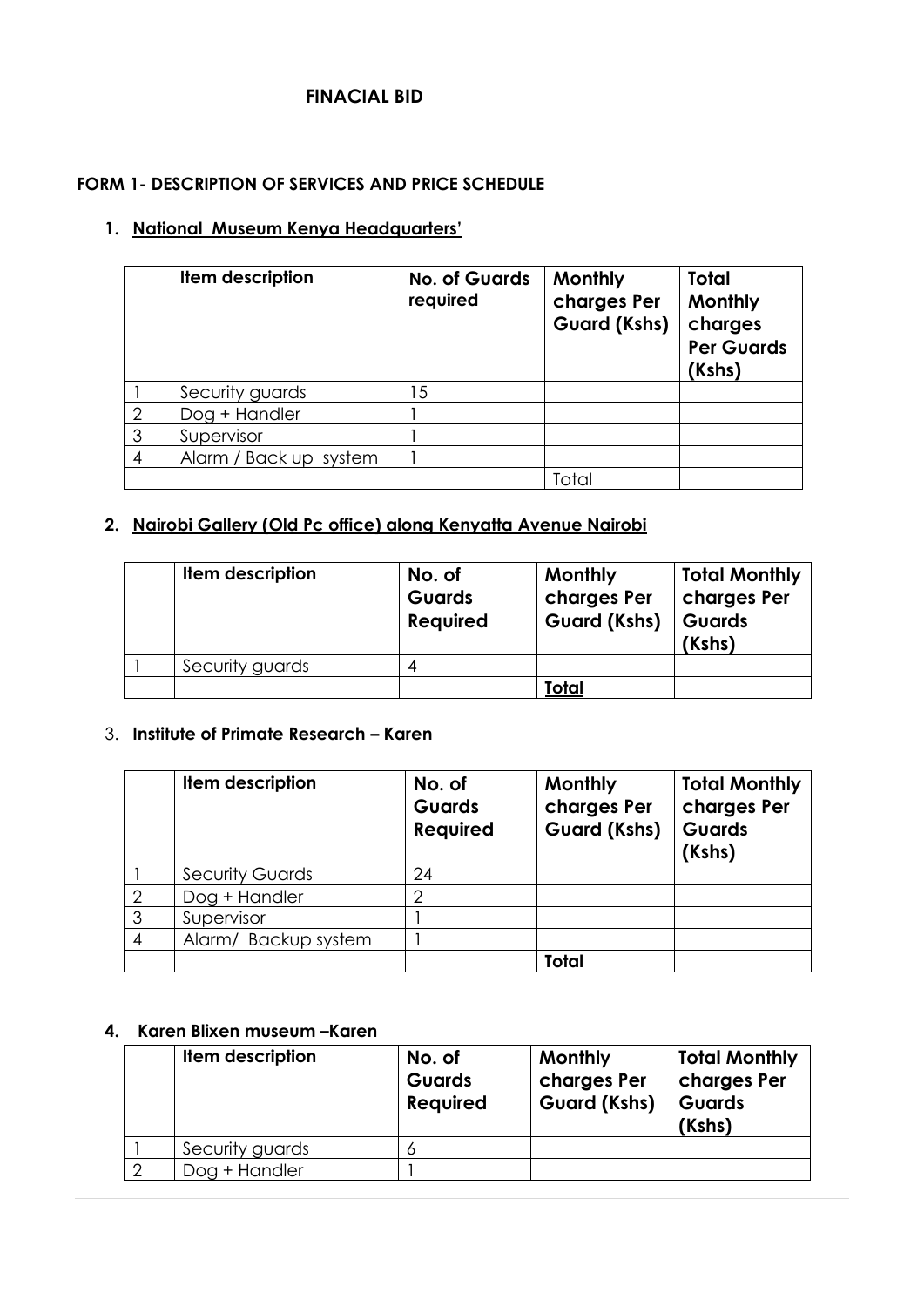| Alarm / Back up |                       |  |
|-----------------|-----------------------|--|
|                 | <b>Talen</b><br>וטוטו |  |

# **5. Ndemi Road staff quarters – Nairobi**

|   | Item description       | No. of<br><b>Guards</b><br><b>Required</b> | <b>Monthly</b><br>charges Per<br><b>Guard (Kshs)</b> | <b>Total Monthly</b><br>charges Per<br><b>Guards</b><br>(Kshs) |
|---|------------------------|--------------------------------------------|------------------------------------------------------|----------------------------------------------------------------|
|   | Security guards        |                                            |                                                      |                                                                |
| ⌒ | Dog + Handler          |                                            |                                                      |                                                                |
| ◠ | Alarm / back up system |                                            |                                                      |                                                                |
|   |                        |                                            | Total                                                |                                                                |

# **6. Kisumu Museum - Kisumu**

| <b>Item Description</b> | No. of<br><b>Guards</b><br><b>Required</b> | <b>Monthly</b><br>charges Per<br><b>Guard (Kshs)</b> | <b>Total Price</b> |
|-------------------------|--------------------------------------------|------------------------------------------------------|--------------------|
| Security guards         |                                            |                                                      |                    |
| Dog + Handler           |                                            |                                                      |                    |
|                         |                                            | Total                                                |                    |

## **7. Hyrax Hill Museum - Nakuru**

| Item description       | No. of<br><b>Guards</b><br><b>Required</b> | Unite price | Total<br>Monthly<br>charges Per<br>Guards<br>(Kshs) |
|------------------------|--------------------------------------------|-------------|-----------------------------------------------------|
| <b>Security guards</b> | 3                                          |             |                                                     |
|                        |                                            | Total       |                                                     |

#### **8. Narok Museum – Narok**

| Item description | No. of<br><b>Guards</b><br><b>Required</b> | <b>Monthly</b><br>charges Per<br><b>Guard (Kshs)</b> | <b>Total Monthly</b><br>charges Per<br><b>Guards</b><br>(Kshs) |
|------------------|--------------------------------------------|------------------------------------------------------|----------------------------------------------------------------|
| Security guards  |                                            |                                                      |                                                                |
|                  |                                            | <b>Total price</b>                                   |                                                                |

# **9. Uhuru Gardens – along Langata Road ,Nairobi**

| Item description | No. of<br><b>Guards</b><br><b>Required</b> | Monthly<br>charges Per<br><b>Guard (Kshs)</b> | <b>Total Monthly</b><br>charges Per<br>Guards<br>(Kshs) |
|------------------|--------------------------------------------|-----------------------------------------------|---------------------------------------------------------|
| Security guards  |                                            |                                               |                                                         |
| Dog + Handler    |                                            |                                               |                                                         |
|                  |                                            | Total                                         |                                                         |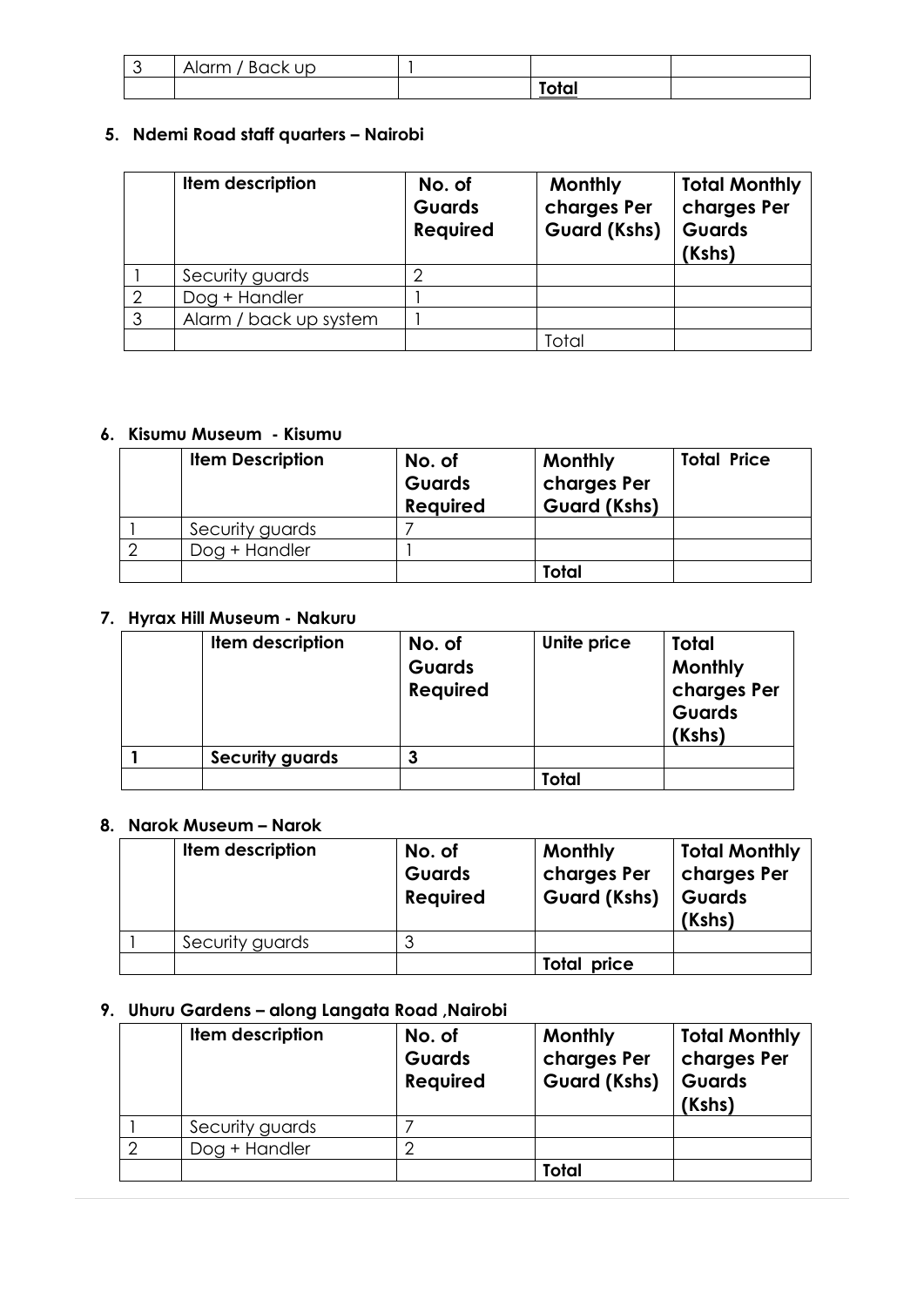# **10. Coastal Region Museums – Mombasa**

| Item description | No. of<br><b>Guards</b><br><b>Required</b> | Monthly<br>charges Per<br><b>Guard (Kshs)</b> | <b>Total Monthly</b><br>charges Per<br>Guards<br>(Kshs) |
|------------------|--------------------------------------------|-----------------------------------------------|---------------------------------------------------------|
| Security guards  | 27                                         |                                               |                                                         |
| Dog + Handler    |                                            |                                               |                                                         |
|                  |                                            | Total                                         |                                                         |

#### **11. Kitale museum**

| <b>Item Description</b> | No. of<br><b>Guards</b><br>Required | <b>Monthly</b><br>charges Per<br>Guard<br>(Kshs) | <b>Total Monthly</b><br>charges Per<br><b>Guards (Kshs)</b> |
|-------------------------|-------------------------------------|--------------------------------------------------|-------------------------------------------------------------|
| Security guards         |                                     |                                                  |                                                             |
| Dog + handler           | 3                                   |                                                  |                                                             |
|                         |                                     | <b>Total</b>                                     |                                                             |

## **12. Thimlich Ohinga**

| <b>Item Description</b> | <b>No. of Guards</b><br><b>Required</b> | <b>Monthly</b><br>charges Per<br><b>Guard (Kshs)</b> | <b>Total Monthly</b><br>charges Per<br><b>Guards</b><br>(Kshs) |
|-------------------------|-----------------------------------------|------------------------------------------------------|----------------------------------------------------------------|
| Security guards         |                                         |                                                      |                                                                |
|                         |                                         | <b>Total</b>                                         |                                                                |

#### **13. Murumbi monument**

| Item description | No. of<br><b>Guards</b><br><b>Required</b> | <b>Monthly</b><br>charges Per<br><b>Guard (Kshs)</b> | <b>Total Monthly</b><br>charges Per<br><b>Guards</b><br>(Kshs) |
|------------------|--------------------------------------------|------------------------------------------------------|----------------------------------------------------------------|
| Security guards  |                                            |                                                      |                                                                |
|                  | <b>Total</b>                               |                                                      |                                                                |

#### **14. Meru museums**

| <b>Item description</b> | <b>No. of Guards</b><br><b>Required</b> | <b>Monthly</b><br>charges Per<br><b>Guard (Kshs)</b> | Total<br><b>Monthly</b><br>charges Per<br><b>Guards</b><br>(Kshs) |
|-------------------------|-----------------------------------------|------------------------------------------------------|-------------------------------------------------------------------|
| Security guards         |                                         |                                                      |                                                                   |
|                         | Total                                   |                                                      |                                                                   |

## **15. Njuri Ncheke**

| Item description | <b>No. of Guards</b><br><b>Required</b> | <b>Monthly</b><br>charges Per<br>Guard (Kshs)   charges Per | Total<br><b>Monthly</b><br><b>Guards</b> |
|------------------|-----------------------------------------|-------------------------------------------------------------|------------------------------------------|
|------------------|-----------------------------------------|-------------------------------------------------------------|------------------------------------------|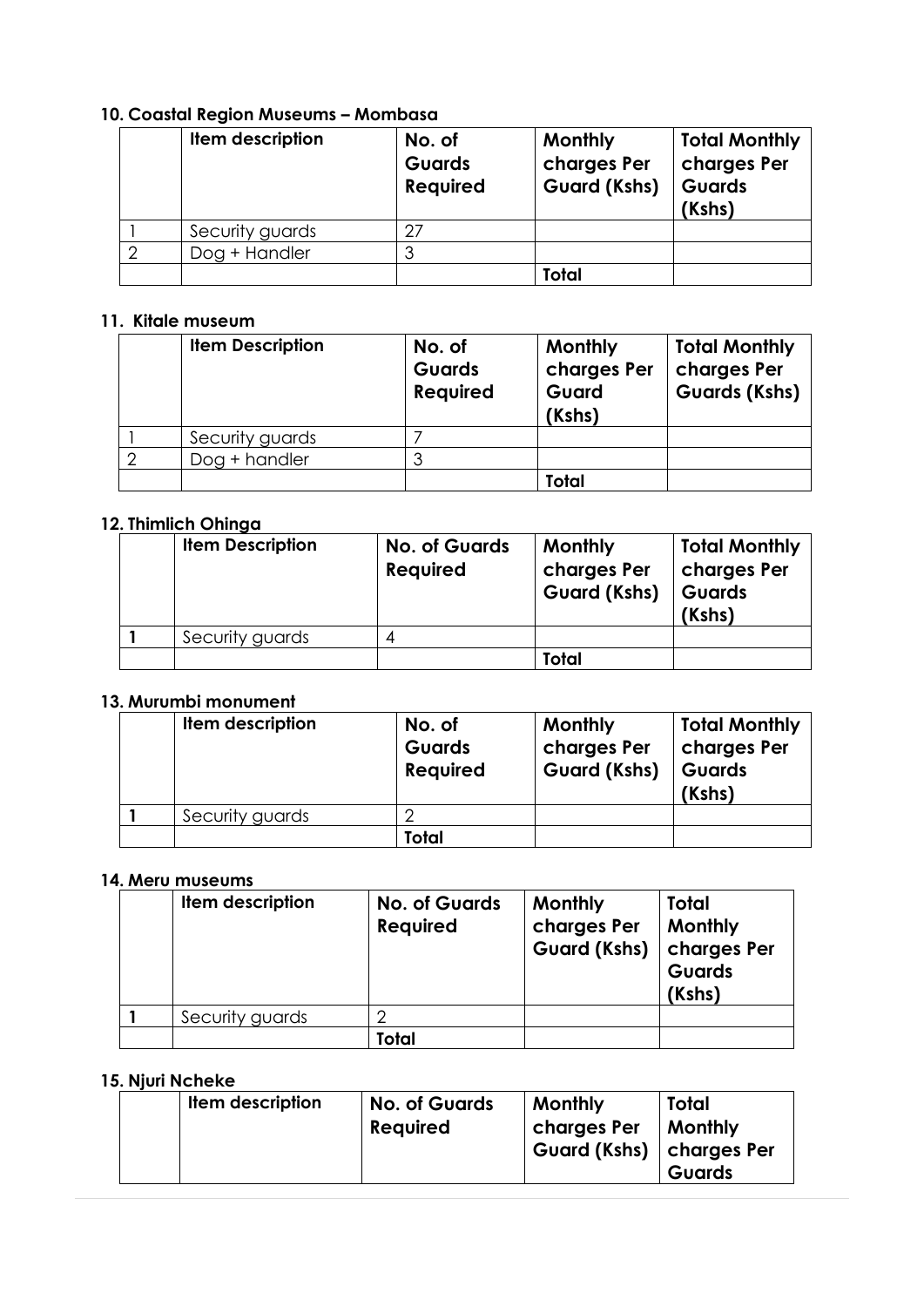|                 |       | (Kshs) |
|-----------------|-------|--------|
| Security guards |       |        |
| Dog + handler   |       |        |
|                 | Total |        |

### **16. Nyeri Museums**

| Item description | <b>No. of Guards</b><br><b>Required</b> | Monthly<br>charges<br><b>Per Guard</b><br>(Kshs) | <b>Total Monthly</b><br>charges Per<br><b>Guards (Kshs)</b> |
|------------------|-----------------------------------------|--------------------------------------------------|-------------------------------------------------------------|
| Security guards  |                                         |                                                  |                                                             |
|                  | Total                                   |                                                  |                                                             |

# **17. Kariandusi pre-historic site**

| Item description | <b>No. of Guards</b><br><b>Required</b> | <b>Monthly</b><br>charges<br><b>Per Guard</b><br>(Kshs) | Total<br>Monthly<br>charges Per<br><b>Guards</b><br>(Kshs) |
|------------------|-----------------------------------------|---------------------------------------------------------|------------------------------------------------------------|
| Security guards  | J                                       |                                                         |                                                            |
|                  | <sup>-</sup> otal                       |                                                         |                                                            |

#### **18. Kakapel**

| Item description | <b>No. of Guards</b><br><b>Required</b> | <b>Monthly</b><br>charges<br><b>Per Guard</b><br>(Kshs) | Total<br>Monthly<br>charges Per<br><b>Guards</b><br>(Kshs) |
|------------------|-----------------------------------------|---------------------------------------------------------|------------------------------------------------------------|
| Security guards  |                                         |                                                         |                                                            |
|                  | Total                                   |                                                         |                                                            |

# **19. Fort Ternan Pre-Historic Site**

| Item description | <b>No. of Guards</b><br><b>Required</b> | <b>Monthly</b><br>charges<br><b>Per Guard</b><br>(Kshs) | Total<br>Monthly<br>charges Per<br><b>Guards</b><br>(Kshs) |
|------------------|-----------------------------------------|---------------------------------------------------------|------------------------------------------------------------|
| Security guards  |                                         |                                                         |                                                            |
|                  | Total                                   |                                                         |                                                            |

# **20. Kenyatta House Maralal**

| Item description | <b>No. of Guards</b><br><b>Required</b> | <b>Monthly</b><br>charges<br><b>Per Guard</b><br>(Kshs) | <b>Total</b><br>Monthly<br>charges Per<br><b>Guards</b><br>(Kshs) |
|------------------|-----------------------------------------|---------------------------------------------------------|-------------------------------------------------------------------|
| Security guards  |                                         |                                                         |                                                                   |
|                  | Total                                   |                                                         |                                                                   |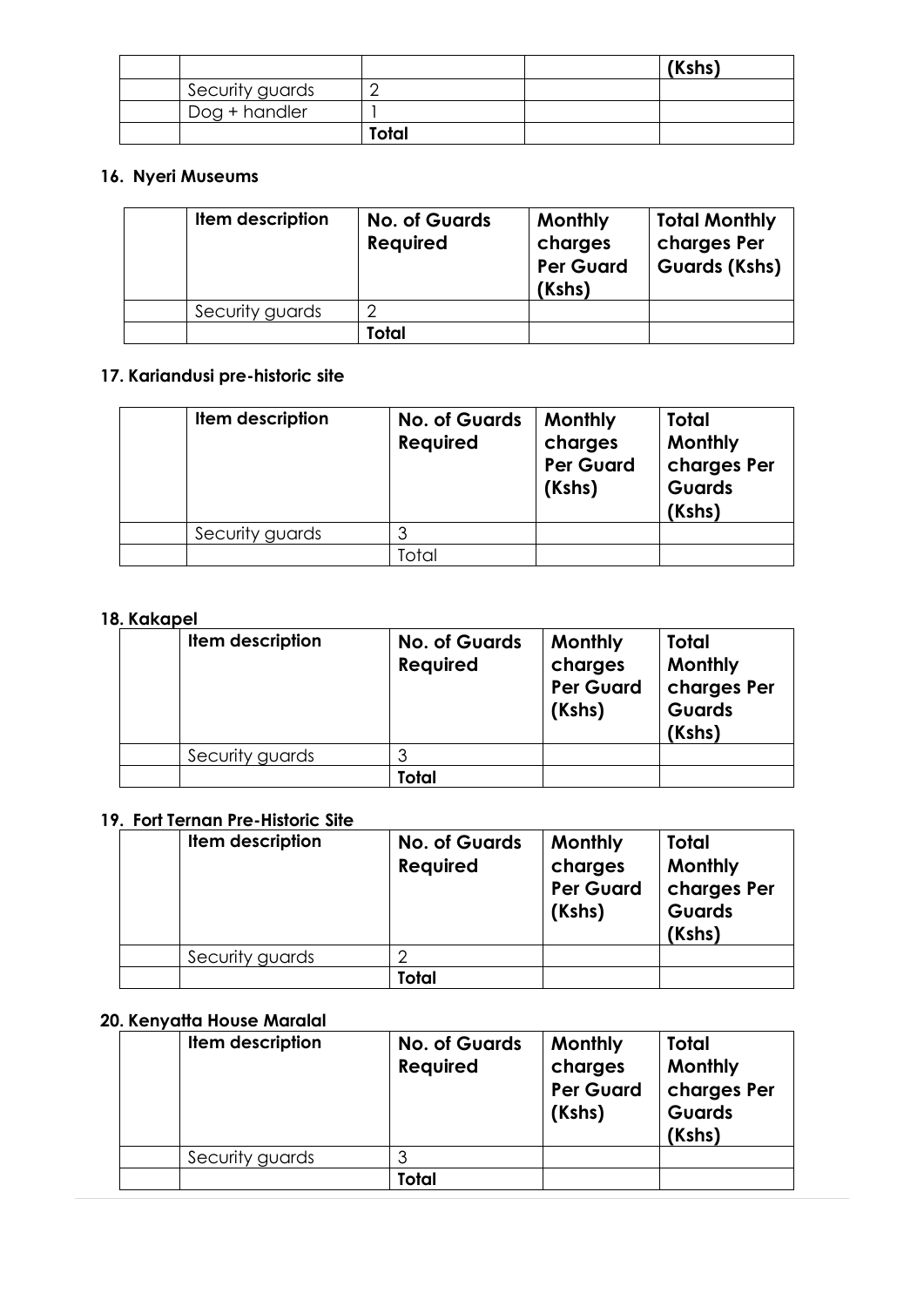# **21. Kenyatta House Lodwar**

| Item description | <b>No. of Guards</b><br><b>Required</b> | <b>Monthly</b><br>charges<br><b>Per Guard</b><br>(Kshs) | <b>Total Monthly</b><br>charges Per<br><b>Guards (Kshs)</b> |
|------------------|-----------------------------------------|---------------------------------------------------------|-------------------------------------------------------------|
| Security guards  |                                         |                                                         |                                                             |
|                  | Total                                   |                                                         |                                                             |

## **22.Kapenguria Museum**

| Item description | <b>No. of Guards</b><br><b>Required</b> | Monthly<br>charges<br><b>Per Guard</b><br>(Kshs) | Total<br>Monthly<br>charges Per<br><b>Guards</b><br>(Kshs) |
|------------------|-----------------------------------------|--------------------------------------------------|------------------------------------------------------------|
| Security guards  |                                         |                                                  |                                                            |
|                  | Total                                   |                                                  |                                                            |

#### **23. Kabarnet Museum**

| Item description       | <b>No. of Guards</b><br><b>Required</b> | <b>Monthly</b><br>charges<br><b>Per Guard</b><br>(Kshs) | Total<br>Monthly<br>charges Per<br><b>Guards</b><br>(Kshs) |
|------------------------|-----------------------------------------|---------------------------------------------------------|------------------------------------------------------------|
| <b>Security guards</b> | 3                                       |                                                         |                                                            |
|                        | Total                                   |                                                         |                                                            |

#### **24. Tambach Museum**

| Item decription        | <b>No. of Guards</b><br><b>Required</b> | Monthly<br>charges<br><b>Per Guard</b><br>(Kshs) | Total<br>Monthly<br>charges Per<br><b>Guards</b><br>(Kshs) |
|------------------------|-----------------------------------------|--------------------------------------------------|------------------------------------------------------------|
| <b>Security guards</b> |                                         |                                                  |                                                            |
|                        | Total                                   |                                                  |                                                            |

## **25. KoobiFora Prehistoric Site**

| <b>Item Description</b> | <b>No. of Guards</b><br><b>Required</b> | Monthly<br>charges<br><b>Per Guard</b><br>(Kshs) | Total<br>Monthly<br>charges Per<br><b>Guards</b><br>(Kshs) |
|-------------------------|-----------------------------------------|--------------------------------------------------|------------------------------------------------------------|
| <b>Security Guards</b>  |                                         |                                                  |                                                            |
|                         | Total                                   |                                                  |                                                            |

# **26. Songhor Prehistoric site**

| Item description | <b>No. of Guards</b><br><b>Required</b> | Monthly<br>charges | Total<br><b>Monthly</b> |
|------------------|-----------------------------------------|--------------------|-------------------------|
|                  |                                         | <b>Per Guard</b>   | scharges Per            |
|                  |                                         | (Kshs)             | <b>Guards</b>           |